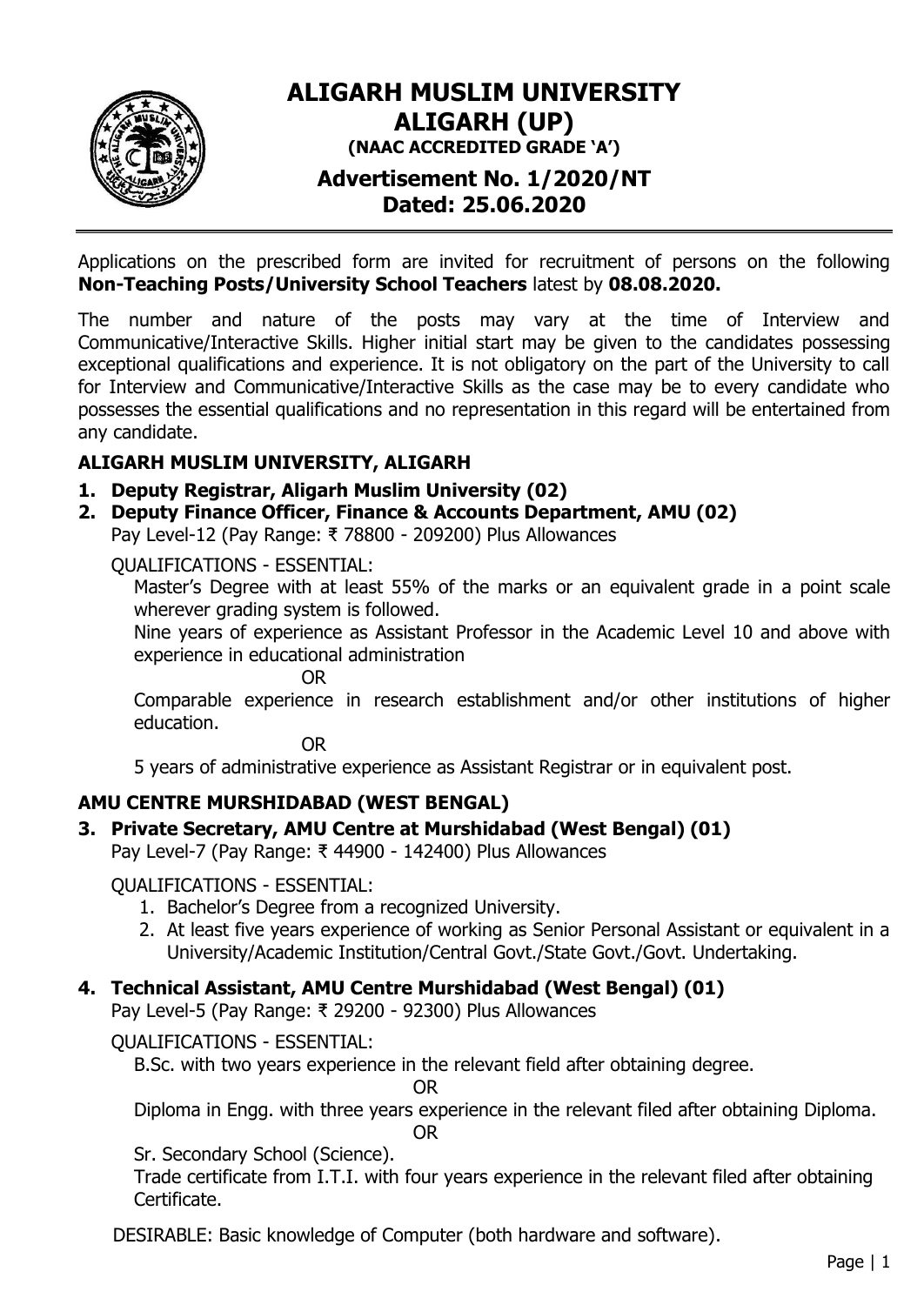## **5. Lab Assistant, AMU Centre Murshidabad (West Bengal) (01)**

Pay Level-3 (Pay Range: ₹ 21700 - 69100) Plus Allowances

QUALIFICATIONS - ESSENTIAL:

Sr. Secondary School/Intermediate (Sc.) with two years experience in the relevant field after obtaining SSS/Inter.

OR

Secondary School Certificate/High School (Sc.) with four years experience in the relevant field after obtaining Secondary School Certificate/High School.

## **A.K. TIBBIYA COLLEGE**

### **6. Research Assistant, Principal Office, A.K. Tibbiya College (01)**

Pay Level-5 (Pay Range: ₹ 29200 - 92300) Plus Allowances

QUALIFICATIONS - ESSENTIAL:

M.Sc. Organic Chemistry with minimum 55% marks and five years research experience in Chemistry of Natural Products and Medicinal Plants.

DESIRABLE:

Ph.D. in Organic Chemistry/allied subjects/Medicinal Plants.

### **BUILDING DEPARTMENT**

### **7. Junior Engineer, Building Department (03)**

Pay Level-6 (Pay Range: ₹ 35400 - 112400) Plus Allowances

QUALIFICATIONS – ESSENTIAL:

- 1. Diploma in Civil Engineering from a recognised Institution.
- 2. Minimum three years' experience of maintenance and construction of buildings and roads after obtaining Diploma.
- 3. Knowledge of Computer Application.

OR

- 1. B.Tech. (Civil)
- 2. One year of working experience after B.Tech.

## **8. Cashier, Building Department (01)**

Pay Level-4 (Pay Range: ₹ 25500 - 81100) Plus Allowances

QUALIFICATIONS - ESSENTIAL:

- 1. Bachelor's degree from recognized University.
- 2. Two years experience as Lower Division Clerk or equivalent in a University/ Academic Institution / Central Govt. /State Govt./ Government undertaking
- 3. Knowledge of Computer specially MS Office and Accounting Packages.

OR

- 1. Senior Secondary/ Intermediate/ Higher Secondary or equivalent.
- 2. Five years experience as Lower Division Clerk or equivalent in a University/ Academic Institution / Central Govt. /State Govt./ Government undertaking
- 3. Knowledge of Computer specially MS Office and Accounting Package

## **9. Mason, Building Department (01)**

Pay Level-3 (Pay Range: ₹ 21700 - 69100) Plus Allowances

QUALIFICATIONS - ESSENTIAL:

- 1. High School
- 2. Certificate in Mason Trade from ITI/ recognized Technical Institution.

OR

High School with six years experience in the relevant field.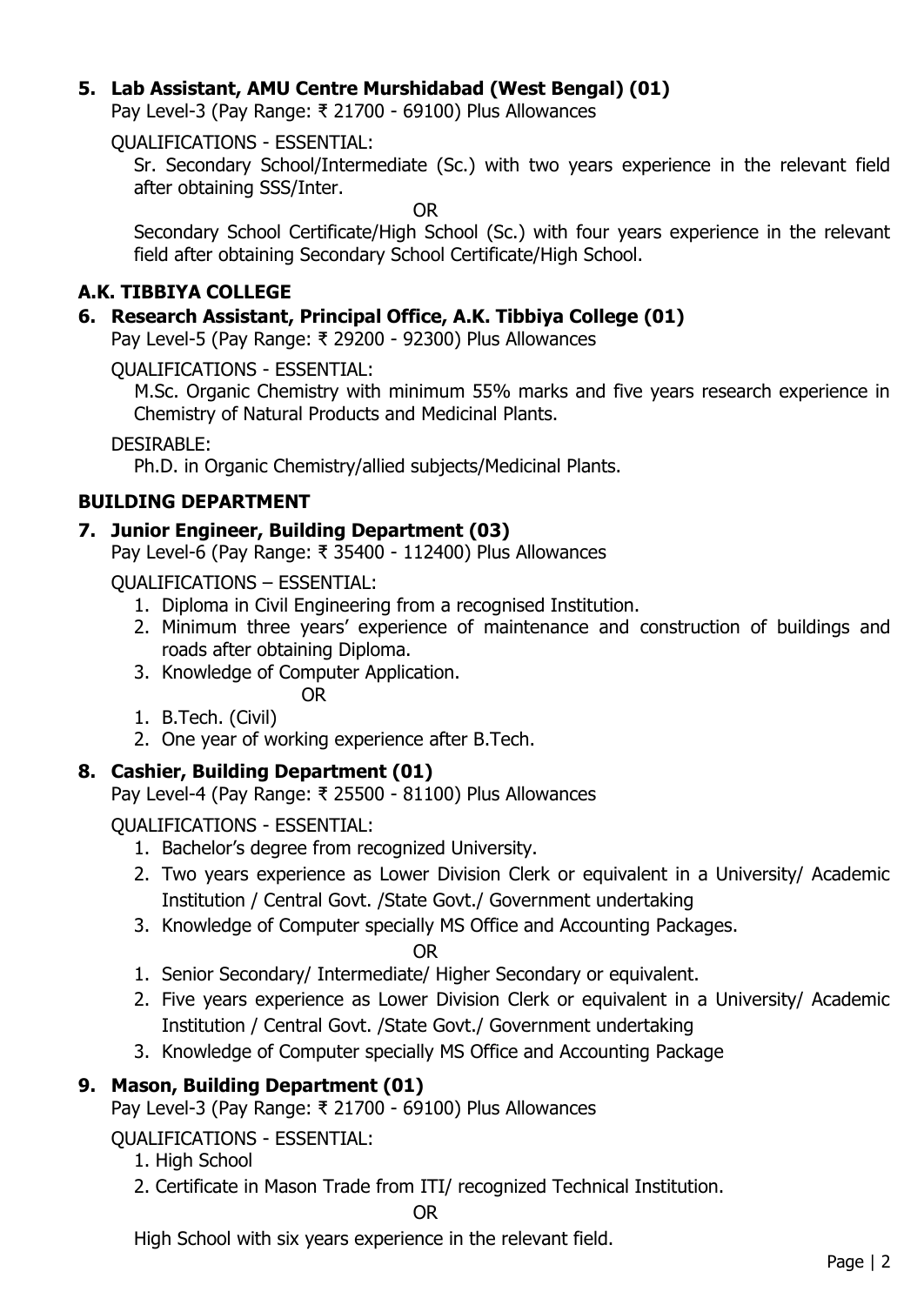### **10. Plumber, Building Department (01)**

Pay Level-3 (Pay Range: ₹ 21700 - 69100) Plus Allowances

### QUALIFICATIONS - ESSENTIAL:

- 1. High School
- 2. Certificate in plumbing Trade form I.T.I./ recognized Technical Institution.

OR

High School with six years experience in the relevant field after passing High School.

### **11. Pump Operator, Building Department (01)**

Pay Level-3 (Pay Range: ₹ 21700 - 69100) Plus Allowances

QUALIFICATIONS - ESSENTIAL:

- 1. High School.
- 2. Certificate in Electrician/Fitter/Plumber from ITI/recognized Technical Institution.

OR

High School with six years' experience in the relevant field after passing Secondary School Certificate (Class X)/High School.

### **CENTRAL AUTOMOBILE WORKSHOP & TRANSPORT**

#### **12. Driver, Central Automobile Workshop & Transport (02)**

Pay Level-2 (Pay Range: ₹ 19900 - 63200) Plus Allowances

#### QUALIFICATIONS – ESSENTIAL:

- 1. High School.
- 2. Possessing license for driving all kinds of vehicles.
- 3. Holding at least two years of driving experience.
- 4. Capable of minor repairs of vehicle.

#### DESIRABLE:

- 1. Well versed with prevailing traffic rules.
- 2. Knowledge of log book maintenance.

NOTE: Candidates will be required to demonstrate his driving and repairing capability before Communicative/Interactive Skills.

#### **CONTROLLER OFFICE**

#### **13. Receptionist, Controller Office (01)**

Pay Level-4 (Pay Range: ₹ 25500 - 81100) Plus Allowances

QUALIFICATIONS – ESSENTIAL:

- 1. Bachelor's degree from recognized University.
- 2. Two years' experience as Lower Division Clerk or equivalent in a University/Academic Institution/Central Govt./State Govt./Government Undertaking.
- 3. Knowledge of Computer specially MS Office.

OR

- 1. Senior Secondary/Intermediate/Higher Secondary or equivalent.
- 2. Five years' experience as Lower Division Clerk or equivalent in a University/Academic Institution/Central Govt./State Govt./Government Undertaking.
- 3. Knowledge of Computer specially MS Office.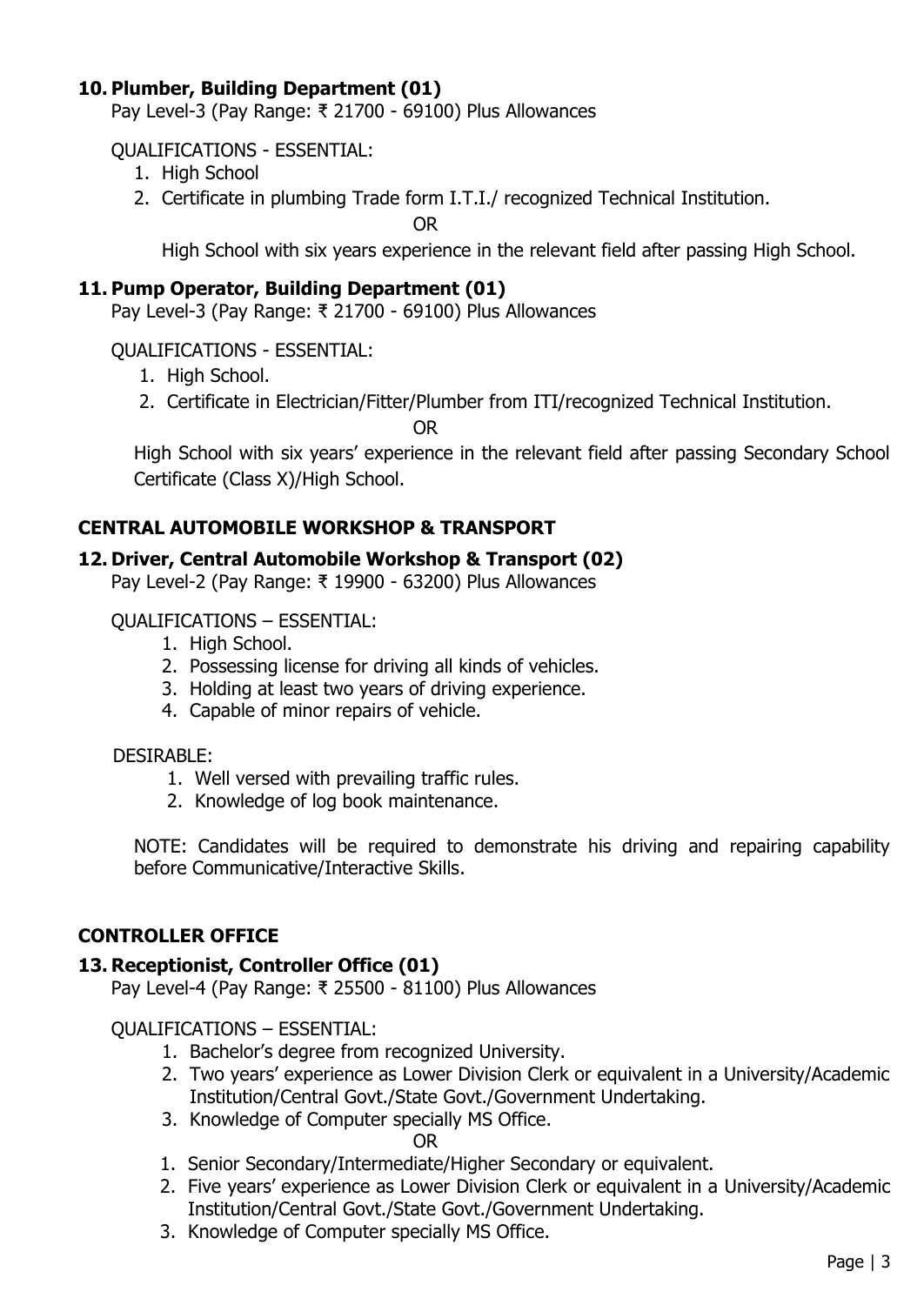#### **ELECTRICITY DEPARTMENT**

## **14. Senior Mechanic (Meter), Supply Service Section, Electricity Department (01)**

Pay Level-4 (Pay Range: ₹ 25500 - 81100) Plus Allowances

QUALIFICATIONS - ESSENTIAL:

Diploma in Electrical Engineering with two years experience in repair/maintenance of electrical instruments.

**OR**

High School

Certificate from I.T.I. in Electrician Trade with four years experience in repair & maintenance of electrical instruments.

**OR**

Diploma in Instrumentation Technology with two years experience in the testing, repairs and maintenance of electrical instruments.

#### **FINANCE & ACCOUNTS DEPARTMENT**

## **15. Technical Personal Assistant (Computer), Finance & Accounts Department (01)**

Pay Level-5 (Pay Range: ₹ 29200 - 92300) Plus Allowances

QUALIFICATIONS :

ESSENTIAL: MCA/PGDCA/B.Tech in any stream.

DESIRABLE: Knowledge of Forms & Report design under Oracle Developer Suit.

OR

ESSENTIAL: Bachelor of Information Technology/ Bachelor of Computer Application/ B.Sc. (Information Technology/Computer Science) with at least 3 years of experience of Data Processing in time sharing system.

DESIRABLE: Knowledge of Forms & Report design under Oracle Developer Suit.

OR

ESSENTIAL: Any Graduation along with (Diploma in Computer Applications/Software Technologies and System Management/Hardware and Networking) with at least 5 years of experience of Data Processing in time sharing system.

DESIRABLE: Knowledge of Forms & Report design under Oracle Developer Suit.

#### **FACULTY OF ENGINEERING & TECHNOLOGY**

#### **16. Audio Visual Mechanic, Department of Applied Physics (01)**

Pay Level-3 (Pay Range: ₹ 21700 - 69100) Plus Allowances

QUALIFICATIONS – ESSENTIAL:

Diploma in Engg. in Electronics/Electrical with three years experience in the relevant field.

OR

High School with trade certificate in Audio Visual Mechanic/Electrician/ Wireman/Electronics Mechanic with five years experience of operating Public Address System and film Projector. Must be able to repair the Instrument of Audio Visual System.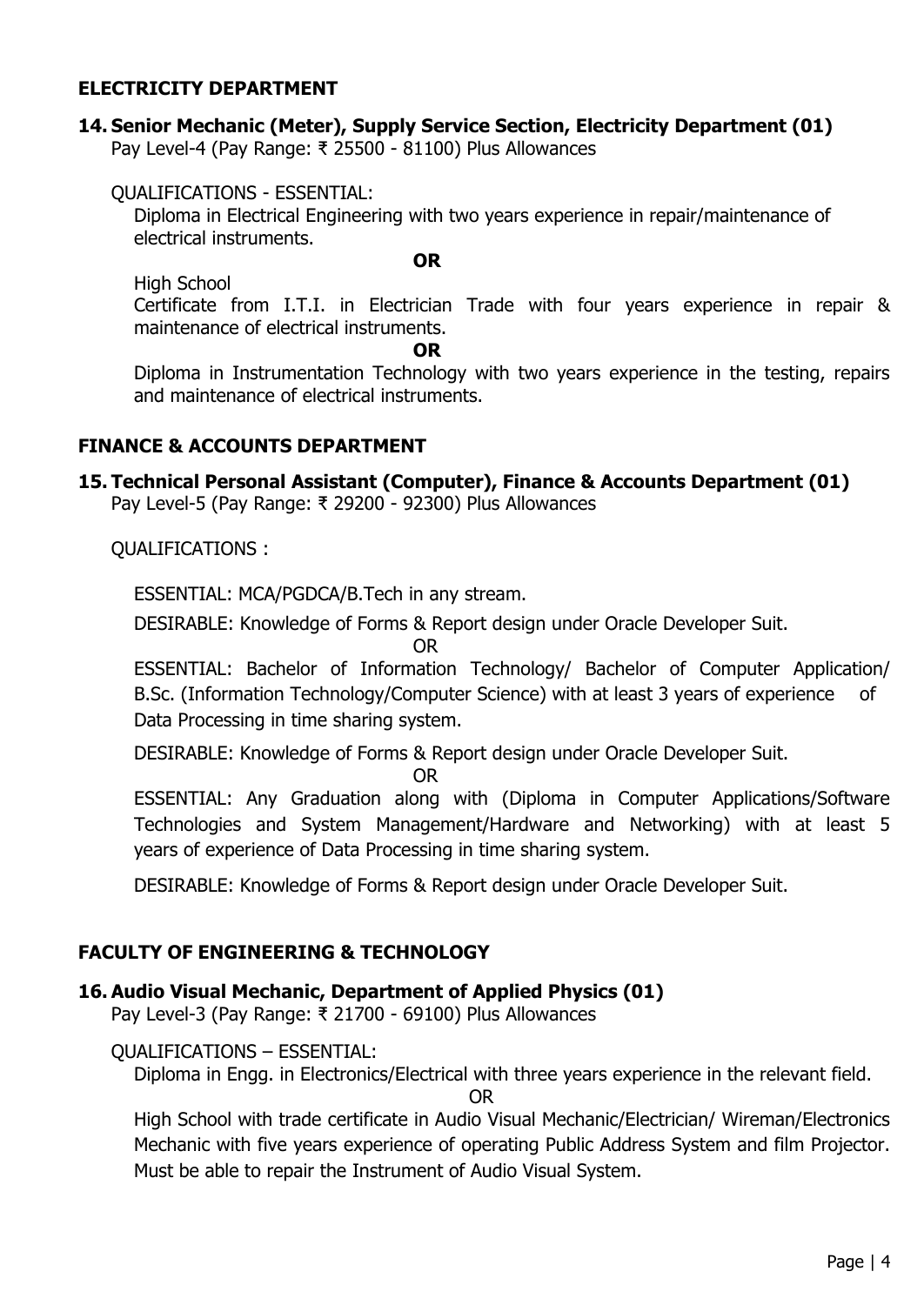### **17. Lab Assistant, Department of Petroleum Studies (01)**

Pay Level-4 (Pay Range: ₹ 25500 - 81100) Plus Allowances

QUALIFICATIONS – ESSENTIAL:

Sr. Secondary School/Intermediate (Sc.) with two years experience in the relevant field after obtaining SSS/Inter.

OR

Secondary School Certificate/High School (Sc.) with four years experience in the relevant field after obtaining Secondary School Certificate/High School.

### **FACULTY OF MEDICINE**

#### **18. Senior Technical Assistant, Department of Anatomy (04)**

Pay Level-6 (Pay Range: ₹ 35400 - 112400) Plus Allowances

QUALIFICATIONS - ESSENTIAL:

- 1. B.Sc.
- 2. Diploma in Medical Lab. Technology (Pathology).
- 3. Three years' experience in a Medical College in the relevant field (preferably in Anatomy) after obtaining the degree.

OR

- 1. BMLT.
- 2. Four years' experience in a Medical College (preferably in Anatomy)

OR

- 1. Senior Secondary School (Science)/Intermediate (Science).
- 2. Diploma in Medical Laboratory Technology
- 3. Six years' experience in the relevant field after obtaining Diploma.

DESIRABLE: Knowledge of working on computer M.S. Office

#### **19. Technical Assistant, Department of Anatomy (01)**

Pay Level-5 (Pay Range: ₹ 29200 - 92300) Plus Allowances QUALIFICATIONS - ESSENTIAL:

- 1. B.Sc.
- 2. Diploma in Medical Lab. Technology (Pathology)
- 3. One year experience as Laboratory Assistant in a Medical College (preferably in Anatomy).

OR

- 1. BMLT (Bachelor of Medical lab. Technology)
- 2. Two year experience as Laboratory Assistant in the relevant field. OR
- 1. Senior Secondary School (Science)/Intermediate (Science)
- 2. Diploma in Medical lab. Technology in the concerned discipline.
- 3. Four years' experience as Laboratory Assistant in a Medical College in the relevant field. DESIRABLE: Knowledge of working on computer M.S. Office.

## **20. Lab Assistant, Department of Anatomy (01)**

Pay Level-4 (Pay Range: ₹ 25500 - 81100) Plus Allowances

#### QUALIFICATIONS – ESSENTIAL:

Sr. Secondary School/Intermediate (Sc.) with two years experience in the relevant field after obtaining SSS/Inter.

OR

Secondary School Certificate/High School (Sc.) with four years experience in the relevant field after obtaining Secondary School Certificate/High School.

DESIRABLE: Diploma in Medical Laboratory Technology (Pathology).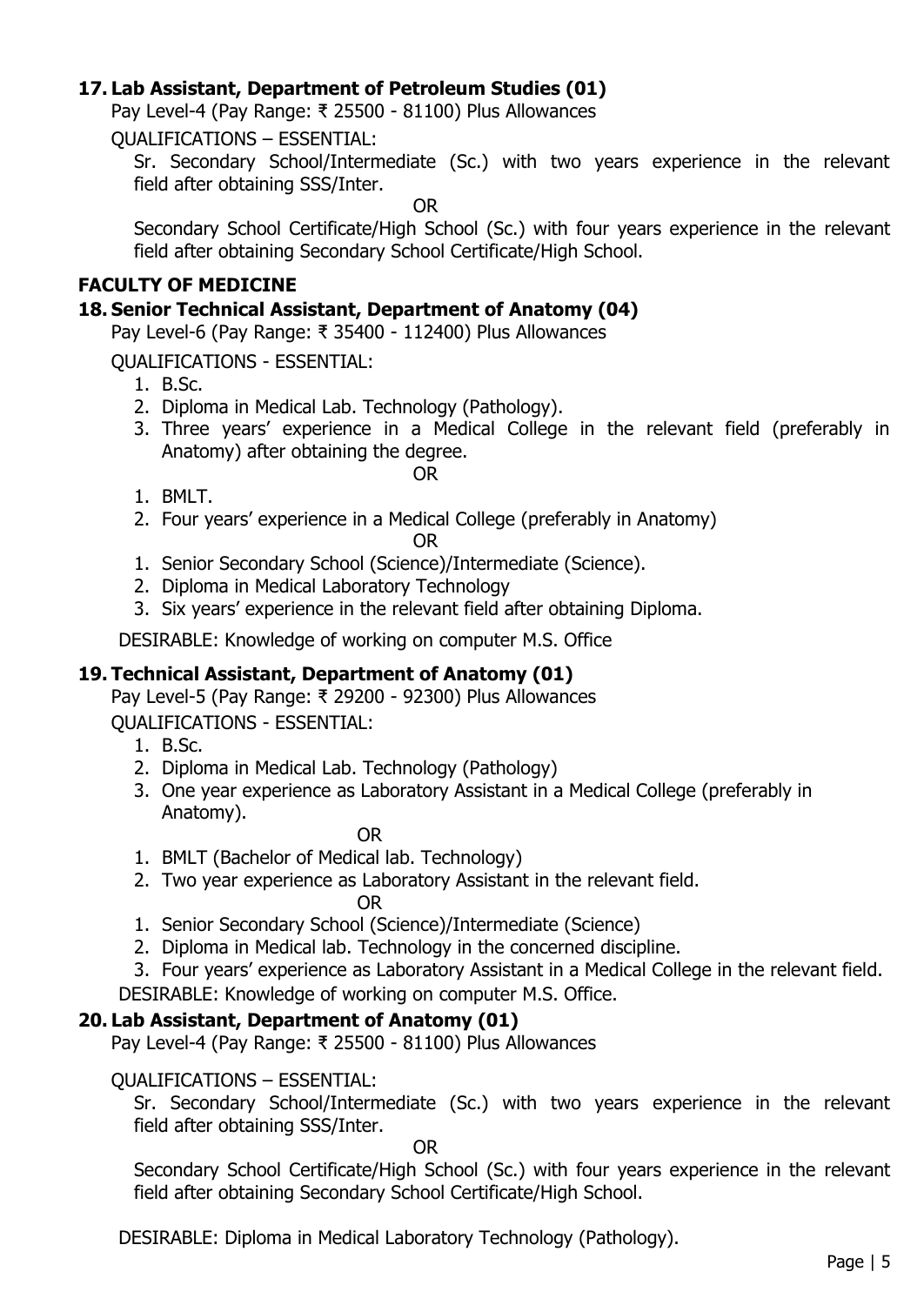#### **21. Senior Technical Assistant, Department of Community Medicine (03)**

Pay Level-6 (Pay Range: ₹ 35400 - 112400) Plus Allowances

#### QUALIFICATIONS - ESSENTIAL:

- 1. B.Sc.
- 2. Diploma in Medical Lab. Technology (Pathology/ Microbiology).
- 3. Three years' experience in the relevant field after obtaining degree.

OR

- 1. B.Sc. in Laboratory Technology.
- 2. B.Sc. in Medical Lab. Technology.
- 3. Four years' experience in the relevant field after obtaining Degree.

## OR

- 1. Senior Secondary School (Science)
- 2. Diploma in Medical Laboratory Technology in relevant field.
- 3. Six years working experience after obtaining DMLT.

#### **22. Lab Assistant, Department of Community Medicine (01)**

Pay Level-4 (Pay Range: ₹ 25500 - 81100) Plus Allowances

QUALIFICATIONS - ESSENTIAL:

Sr. Secondary School/Intermediate (Sc.) with two years experience in the relevant field after obtaining SSS/Inter.

OR

Secondary School Certificate/High School (Sc.) with four years experience in the relevant field after obtaining Secondary School Certificate/High School.

DESIRABLE: Diploma in Laboratory Technology (Pathology).

#### **23. Senior Technical Assistant (Electrophysiology), Department of Medicine (01)**

Pay Level-6 (Pay Range: ₹ 35400 - 112400) Plus Allowances

QUALIFICATIONS - ESSENTIAL:

B.Sc. (Electrophysiology) with one year experience in Neuro Electrophysiological Studies in Neurological Laboratories.

OR

B.Sc. (Science), Dip. in Electrophysiology in Neurology with one year experience in Electrophysiological Studies in Neurological Laboratories.

OR

B.Sc. (Science) with three years experience in Electrophysiological Studies in Neurological Laboratories.

OR

Intermediate (Science) with four years experience in Electrophysiological Studies in Neurological Laboratories.

#### **24. Laboratory Assistant (Electrophysiology), Department of Medicine (01)**

Pay Level-4 (Pay Range: ₹ 25500 - 81100) Plus Allowances

QUALIFICATIONS - ESSENTIAL:

Sr. Secondary School/Intermediate (Science) with two years experience in Electrophysiological Studies in Neurological Laboratories.

#### OR

High School with four years experience in the Electrophysiological Studies in Neurological Laboratories.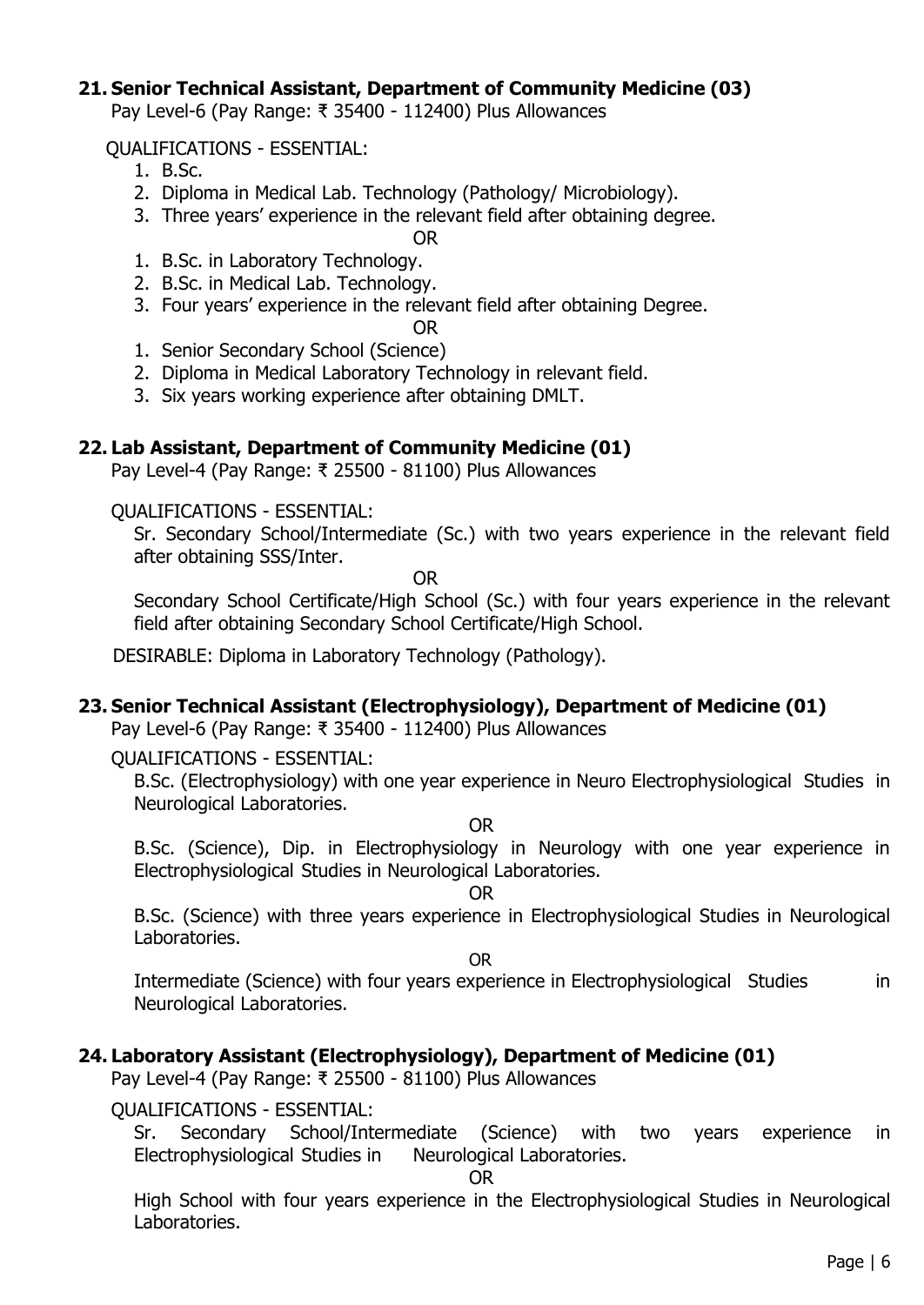### **25. Senior Technical Assistant, Department of Microbiology (01)**

Pay Level-6 (Pay Range: ₹ 35400 - 112400) Plus Allowances

#### QUALIFICATIONS - ESSENTIAL:

- 1. B.Sc.
- 2. Diploma in Medical Lab. Technology.
- 3. Three Years' experience in the relevant field after obtaining Diploma.

OR

- 1. Bachelor degree in Medical Laboratory Technology.
- 2. Four years working experience after BMLT.

### **26. Lab Assistant, Department of Microbiology (02)**

Pay Level-4 (Pay Range: ₹ 25500 - 81100) Plus Allowances

#### QUALIFICATIONS - ESSENTIAL:

Sr. Secondary School/Intermediate (Sc.) with two years experience in the relevant field after obtaining SSS/Inter.

OR

Secondary School Certificate/High School (Sc.) with four years experience in the relevant field after obtaining Secondary School Certificate/High School.

DESIRABLE: Diploma in Laboratory Technology (Pathology).

### **27. Senior Technical Assistant (Chemical Pathologist), Institute of Ophthalmology (01)**

Pay Level-6 (Pay Range: ₹ 35400 - 112400) Plus Allowances

#### QUALIFICATIONS - ESSENTIAL:

- 1. B.Sc.
- 2. Diploma in Medical Lab. Technology (Pathology).
- 3. Three years' experience in the relevant field after obtaining Diploma.

#### OR

- 1. B.Sc. Medical Lab. Technology (Pathology).
- 2. Four years' experience in the relevant field after obtaining Degree.

## **28. Technical Assistant (Store), Institute of Ophthalmology (01)**

Pay Level-5 (Pay Range: ₹ 29200 - 92300) Plus Allowances

#### QUALIFICATIONS - ESSENTIAL:

- 1. BA/B.Sc./B.Com.
- 2. Two years' experience of Store Keeping and Maintenance of Stock Register.

DESIRABLE: Basic knowledge of computer (both hardware and software).

#### **29. Lift Operator, Institute of Ophthalmology (01)**

Pay Level-2 (Pay Range: ₹ 19900 - 63200) Plus Allowances

#### QUALIFICATIONS - ESSENTIAL:

- 1. Secondary School Certificate/High School.
- 2. Certificate from ITI in Electrician Trade or Wireman's License.
- 3. One year's experience of operation, repairs and maintenance of lift and other electrical instrument/fittings/Tube well.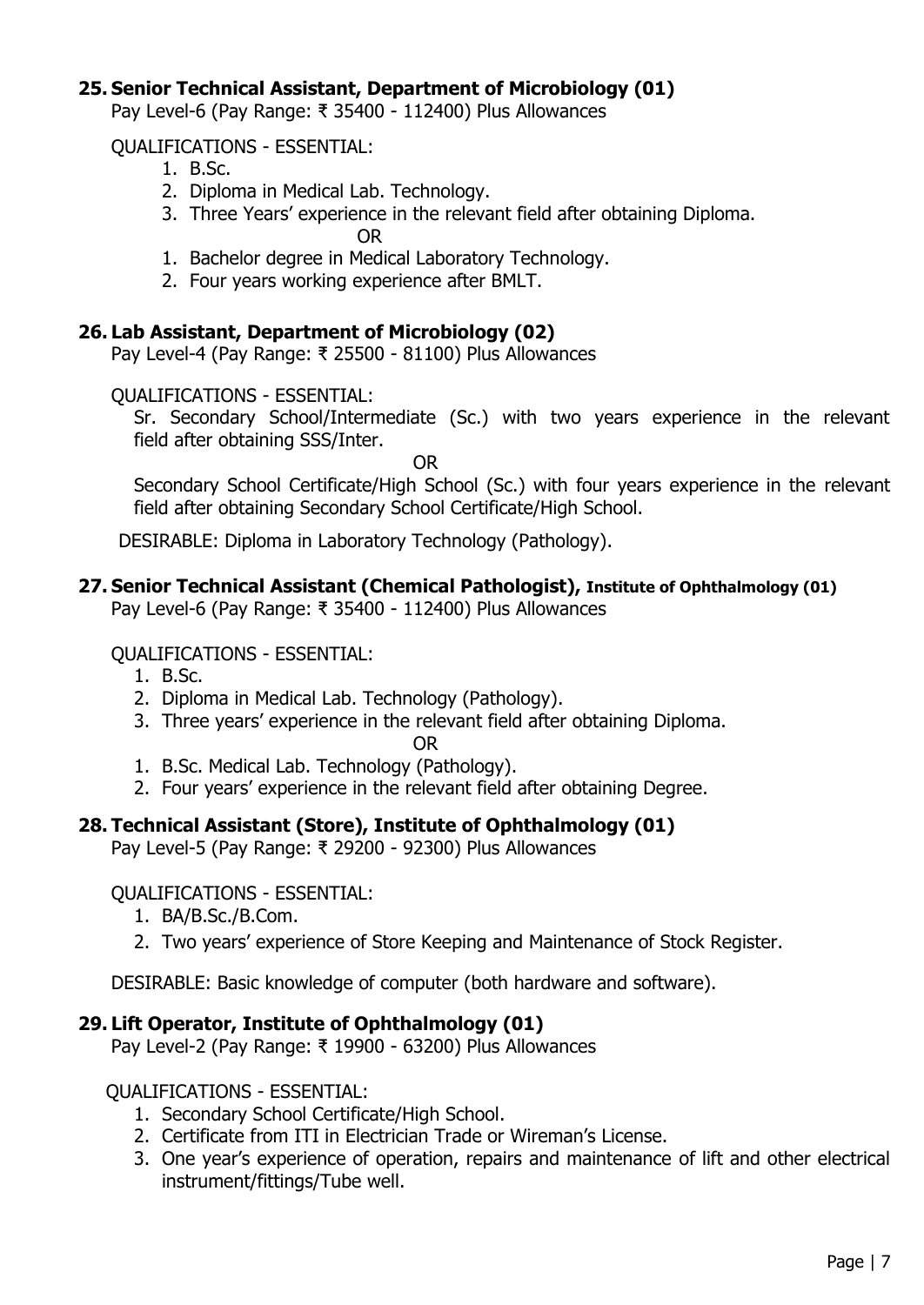## **30. Senior Technical Assistant, Department of Physiology (02)**

Pay Level-6 (Pay Range: ₹ 35400 - 112400) Plus Allowances

QUALIFICATIONS – ESSENTIAL

- 1. B.Sc.
- 2. Diploma in Medical Lab. Technology (Pathology/ Physiology).
- 3. Three years' experience in the relevant field after obtaining diploma.

OR

1. B.Sc.

2. Four years' experience in the relevant field after obtaining the degree.

DESIRABLE: Knowledge of computer.

### **FACULTY OF LIFE SCIENCE**

#### **31. Lab Assistant, Department of Botany (01)**

Pay Level-4 (Pay Range: ₹ 25500 - 81100) Plus Allowances

QUALIFICATIONS - ESSENTIAL:

Sr. Secondary School/Intermediate (Sc.) with two years experience in the relevant field after obtaining SSS/Inter.

OR

Secondary School Certificate/High School (Sc.) with four years experience in the relevant field after obtaining Secondary School Certificate/High School.

#### **32. Fieldman, Department of Wildlife Sciences (01)**

Pay Level-2 (Pay Range: ₹ 19900 - 63200) Plus Allowances

QUALIFICATIONS - ESSENTIAL:

Graduate in any discipline of Bio Sciences with two years experience in the relevant field after graduation.

#### **33. Senior Technical Assistant, Department of Zoology (02)**

Pay Level-6 (Pay Range: ₹ 35400 - 112400) Plus Allowances

QUALIFICATIONS - ESSENTIAL:

- 1. B.Sc. (with Zoology as one of the subjects).
- 2. Three years experience in the relevant field after obtaining degree.

## **FACULTY OF SOCIAL SCIENCE**

#### **34. Deputy Director (Archaeology), Department of History (01)**

Pay Level-12 (Pay Range: ₹ 78800 - 209200) Plus Allowances

QUALIFICATIONS - ESSENTIAL:

- 1. M.A. in Archeology/Ancient History and Archaeology/History with specialization in archeology with equivalent grade.
- 2. At least eight years experience of explorations and excavation in Archaeology.
- 3. Some published research work of high standard in Archaeology.

DESIRABLE:

- 1. Ph.D. in Archaeology.
- 2. Knowledge of new Archaeology and experience of working in an Interdisciplinary team.
- 3. Experience in preparation and publication of Archaeological Reports.

#### **35. Assistant Archaeologist, Department of History (02)**

Pay Level-6 (Pay Range: ₹ 35400 - 112400) Plus Allowances

QUALIFICATIONS - ESSENTIAL:

- 1. M.A. in Medieval Indian History/Ancient Indian History.
- 2. One year experience of archaeological excavations.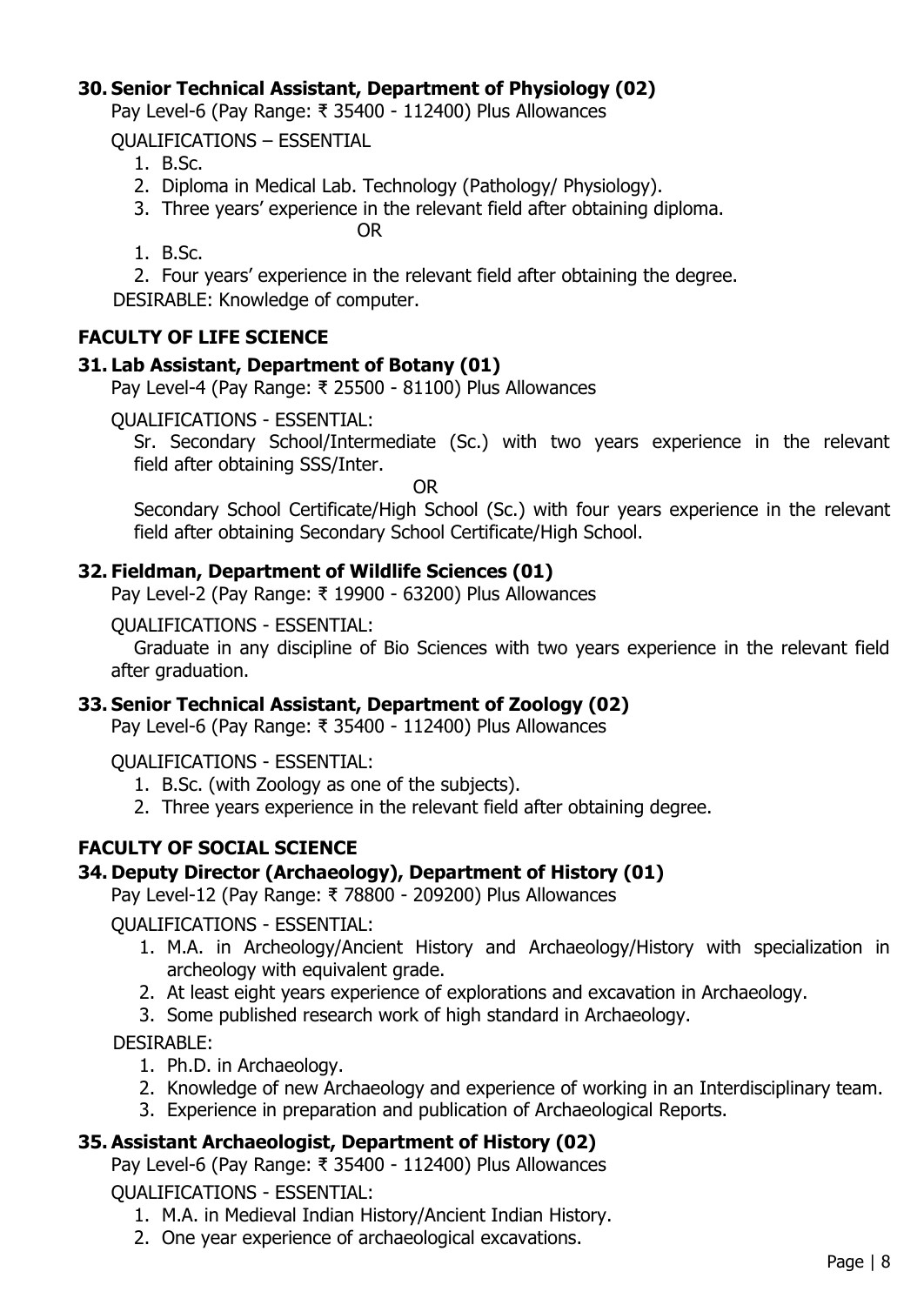### **36. Technical Assistant (Draftsman), Department of History (01)**

Pay Level-5 (Pay Range: ₹ 29200 - 92300) Plus Allowances

QUALIFICATIONS - ESSENTIAL:

Bachelor's Degree in Fine Arts with at least 2 years' experience Archaeological recording and drawing.

OR

Diploma in Drafting & Designing with at least 3 years' experience of Archaeological recording & drawing.

### **FACULTY OF SCIENCE**

### **37. Artist, Department of Geology (01)**

Pay Level-5 (Pay Range: ₹ 29200 - 92300) Plus Allowances

QUALIFICATIONS - ESSENTIAL:

- 1. B.Sc. with Geology as one of the subject.
- 2. Two years experience in Scientific drawing, painting and Clay Modeling in a teaching Department of an Institution of repute.

OR

- 1. Four years Diploma in Fine Arts.
- 2. One year experience of working in a Govt./ Quasi Govt./ Institution/ Museum.

### **38. Fieldman, Department of Geology (01)**

Pay Level-2 (Pay Range: ₹ 19900 - 63200) Plus Allowances

QUALIFICATIONS - ESSENTIAL:

Senior Secondary School (Science) with two years experience in the relevant field after completing Senior Secondary School.

#### **39. Senior Technical Assistant, Department of Mathematics (01)**

Pay Level-6 (Pay Range: ₹ 35400 - 112400) Plus Allowances

QUALIFICATIONS - ESSENTIAL:

B.Tech./B.Sc.with 55% marks and three years in the relevant field after obtaining Degree.

**OR**

Postgraduate Diploma in Electronic Data Processing and Machines Operations with three years experience in the relevant field.

#### **40. Technical Assistant, Department of Mathematics (01)**

Pay Level-5 (Pay Range: ₹ 29200 - 92300) Plus Allowances

QUALIFICATIONS - ESSENTIAL:

B.Tech./B.Sc. with 55% marks withtwo years' in the relevant field after obtaining Degree.

OR

Postgraduate Diploma in Electronic Data Processing and Machines Operations with two years experience in the relevant field.

## **41. Lab Assistant, Department of Mathematics (02)**

Pay Level-4 (Pay Range: ₹ 25500 - 81100) Plus Allowances

QUALIFICATIONS - ESSENTIAL:

Sr. Secondary School/Intermediate (Sc.) with two years experience in the relevant field after obtaining SSS/Inter.

**OR**

Secondary School Certificate/High School (Sc.) with four years experience in the relevant field after obtaining Secondary School Certificate/High School.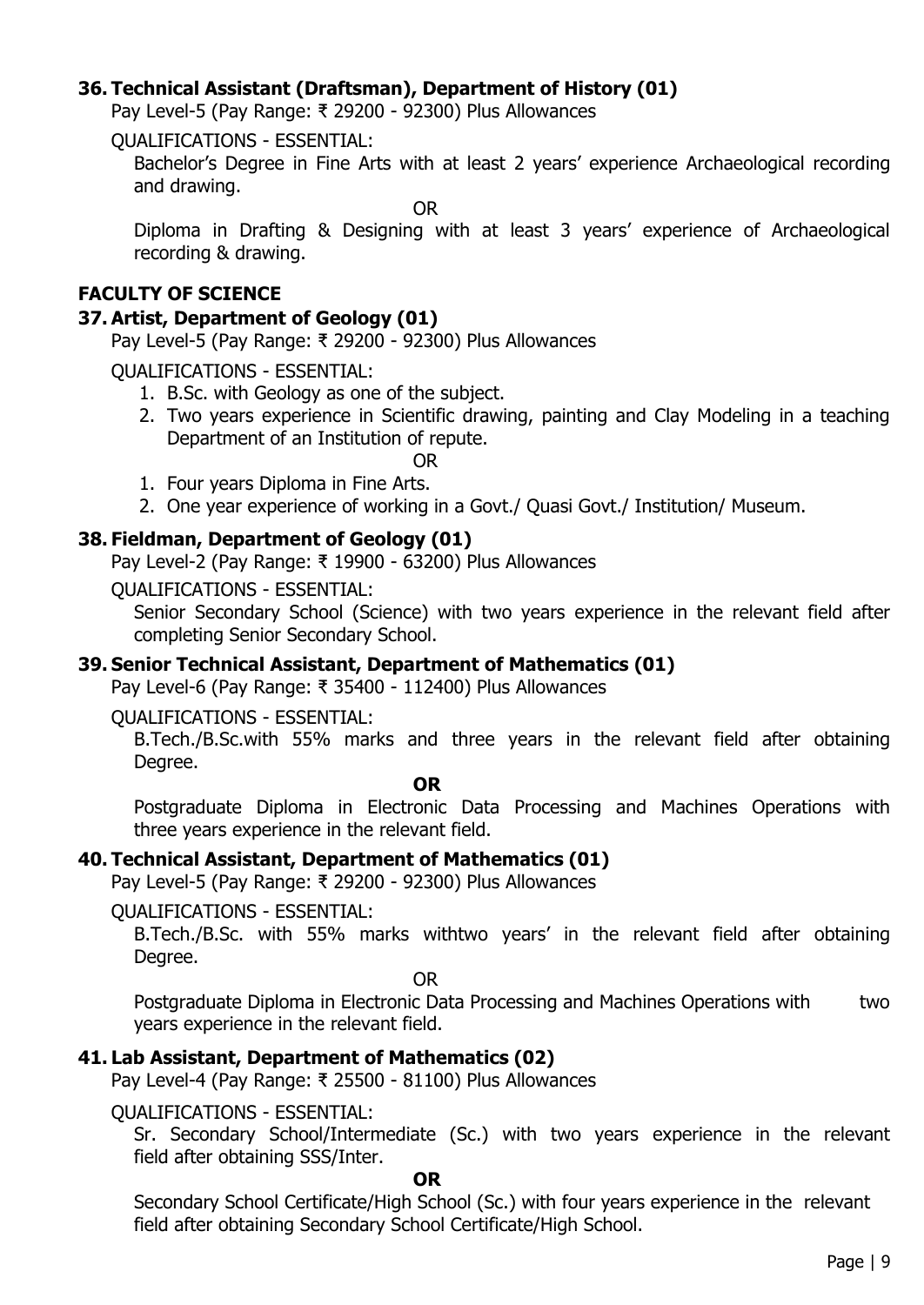### **42. Mechanical Engineer, Department of Physics (01)**

Pay Level-10 (Pay Range: ₹ 56100 - 177500) Plus Allowances

#### QUALIFICATIONS - ESSENTIAL:

BE/B.Tech. (Mechanical Engineering) with one year experience.

DESIRABLE: Experience of designing and repairing laboratory equipment.

### **43. Technical Assistant (Scanner), Department of Physics (01)**

Pay Level-5 (Pay Range: ₹ 29200 - 92300) Plus Allowances

QUALIFICATIONS - ESSENTIAL:

- 1. B.Sc. Physics.
- 2. Two years' experience in the relevant field after obtaining degree.

OR

- 1. Diploma in Engineering (Electrical/Mechanical/Electronics).
- 2. Four years' experience in the relevant field after obtaining diploma.

OR

- 1. Senior Secondary School Certificate.
- 2. Trade Certificate from ITI.
- 3. Six years' experience in the relevant field after Trade Certificate.

#### **44. Lab Assistant, Department of Physics (01)**

Pay Level-4 (Pay Range: ₹ 25500 - 81100) Plus Allowances

QUALIFICATIONS - ESSENTIAL:

Sr. Secondary School/Intermediate (Sc.) with two years experience in the relevant field after obtaining SSS/Inter.

**OR**

Secondary School Certificate/High School (Sc.) with four years experience in the relevant field after obtaining Secondary School Certificate/High School.

#### **FACULTY OF THEOLOGY**

#### **45. Pesh Namaz, Department of Shia Theology (Nizamat Office) (01)**

Pay Level-6 (Pay Range: ₹ 35400 - 112400) Plus Allowances

QUALIFICATIONS - ESSENTIAL:

- 1. Fazil-e-Dinyat from Allahabad Board or equal certificate from any reputed shia religious seminary (Madrasa).
- 2. Ijaza (Certificate) from two reputed Ulama.
- 3. Adequate acquaintance with Qiraat and Tajwid (Rules of recitation of the Quraan).
- 4. Strictly following rules of Islam.

DESIRABLE: M.Th./ M.A. (Shia Theology)**\***

Candidates who are expert of Qiraat professional Qaris will be preferred.

**\***Candidates who are working for more than ten years as Pesh namaz are exempted.

## **FACULTY OF UNANI MEDICINE**

## **46. Senior Technical Assistant (Store), Department of Ilmul Advia (01)**

Pay Level-6 (Pay Range: ₹ 35400 - 112400) Plus Allowances

QUALIFICATIONS - ESSENTIAL:

- 1. B.A./B.Sc./B.Com.
- 2. Three years experience of Store Keeping and Maintenance of Stock Register.

#### DESIRABLE:

Basic knowledge of Computer (both hardware and software).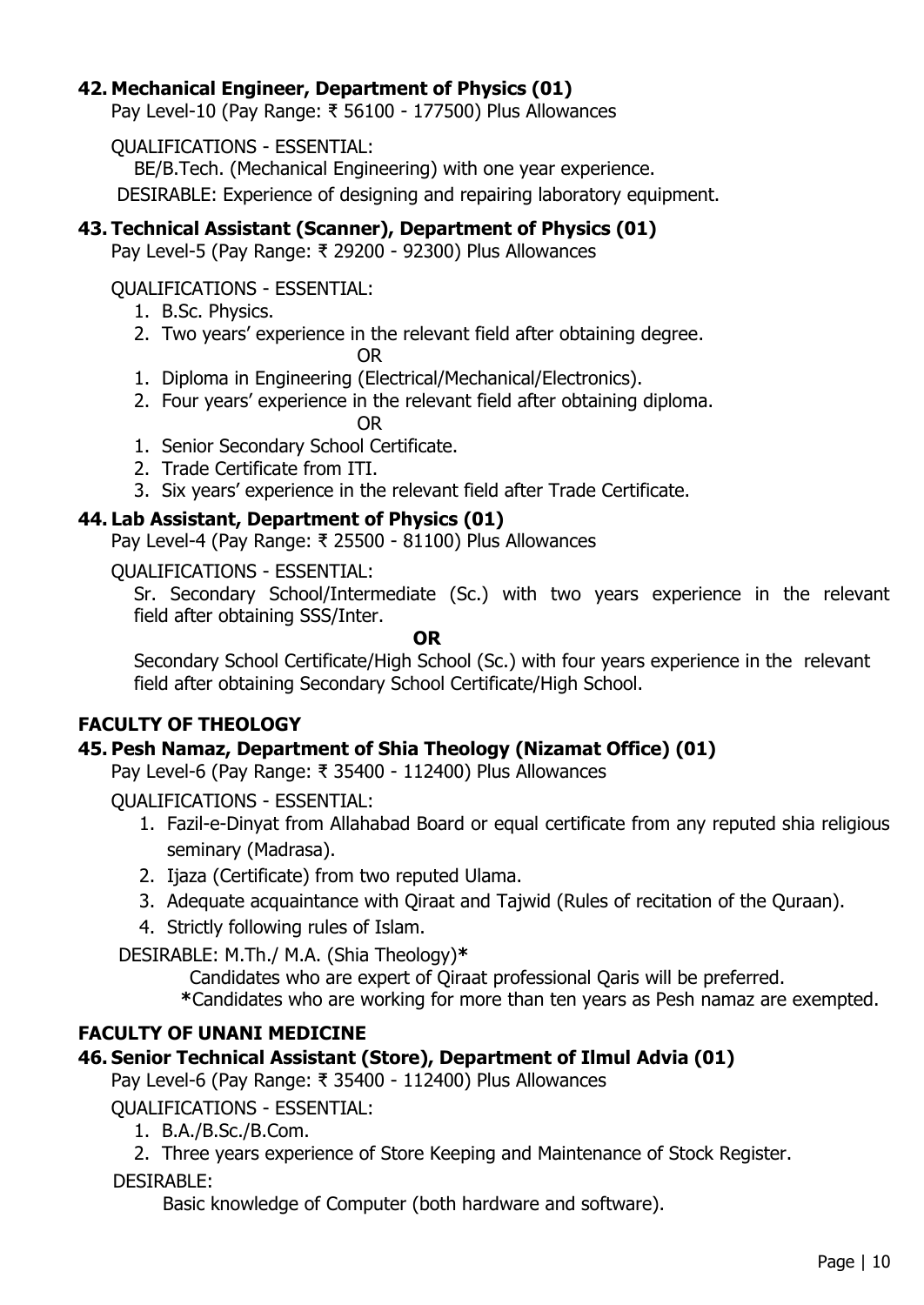#### **HALLS OF RESIDENCE**

#### **47. Plumber, Mohd. Habib Hall (01)**

Pay Level-3 (Pay Range: ₹ 21700 - 69100) Plus Allowances

#### QUALIFICATIONS - ESSENTIAL:

Secondary School Certificate / High School with Certificate in Plumbing Trade from ITI or a recognized Technical Institution.

OR

Secondary School Certificate (Class X)/ High School with Eight Years' experience in the relevant field after passing Secondary School Certificate (Class X) High School.

#### **48. Plumber, Mohsinul Mulk Hall (01)**

Pay Level-3 (Pay Range: ₹ 21700 - 69100) Plus Allowances

#### QUALIFICATIONS - ESSENTIAL:

Secondary School Certificate / High School with Certificate in Plumbing Trade from ITI or a recognized Technical Institution.

OR

Secondary School Certificate (Class X)/ High School with Eight Years' experience in the relevant field after passing Secondary School Certificate (Class X) High School.

#### **49. Electrician Cum Tube Well Operator, Allama Iqbal Boarding House (01)**

Pay Level-3 (Pay Range: ₹ 21700 - 69100) Plus Allowances

#### QUALIFICATIONS - ESSENTIAL:

- 1. High School.
- 2. Certificate from ITI in Electrician Trade OR Wireman License of Electrical Inspector.
- 3. Five years' experience in the relevant field in a University / recognized academic Institution / Central or State Govt./Govt. Organization or Private Institution of repute after obtaining Certificate.

#### **50. Electrician Cum Tube Well Operator, Viqarul Mulk Hall (01)**

Pay Level-3 (Pay Range: ₹ 21700 - 69100) Plus Allowances

#### QUALIFICATIONS - ESSENTIAL:

- 1. High School.
- 2. Certificate from ITI in Electrician Trade OR Wireman License of Electrical Inspector.
- 3. Five years' experience in the relevant field in a University / recognized academic Institution / Central or State Govt./Govt. Organization or Private Institution of repute after obtaining Certificate.

#### **J.N. MEDICAL COLLEGE HOSPITAL**

#### **51. Casualty Medical Officer, J.N. Medical College Hospital (02)**

Pay Level-10 (Pay Range: ₹ 56100 - 177500) Plus Allowances

#### QUALIFICATIONS – ESSENTIAL:

- 1. M.B.B.S.
- 2. Post graduate degree or Diploma in a Clinical subject.
- 3. Three years experience as Resident or Registrar in a teaching Hospital.

DESIRABLE:

- 1. Experience of casualty work and knowledge of medico legal work.
- 2. Computer knowledge.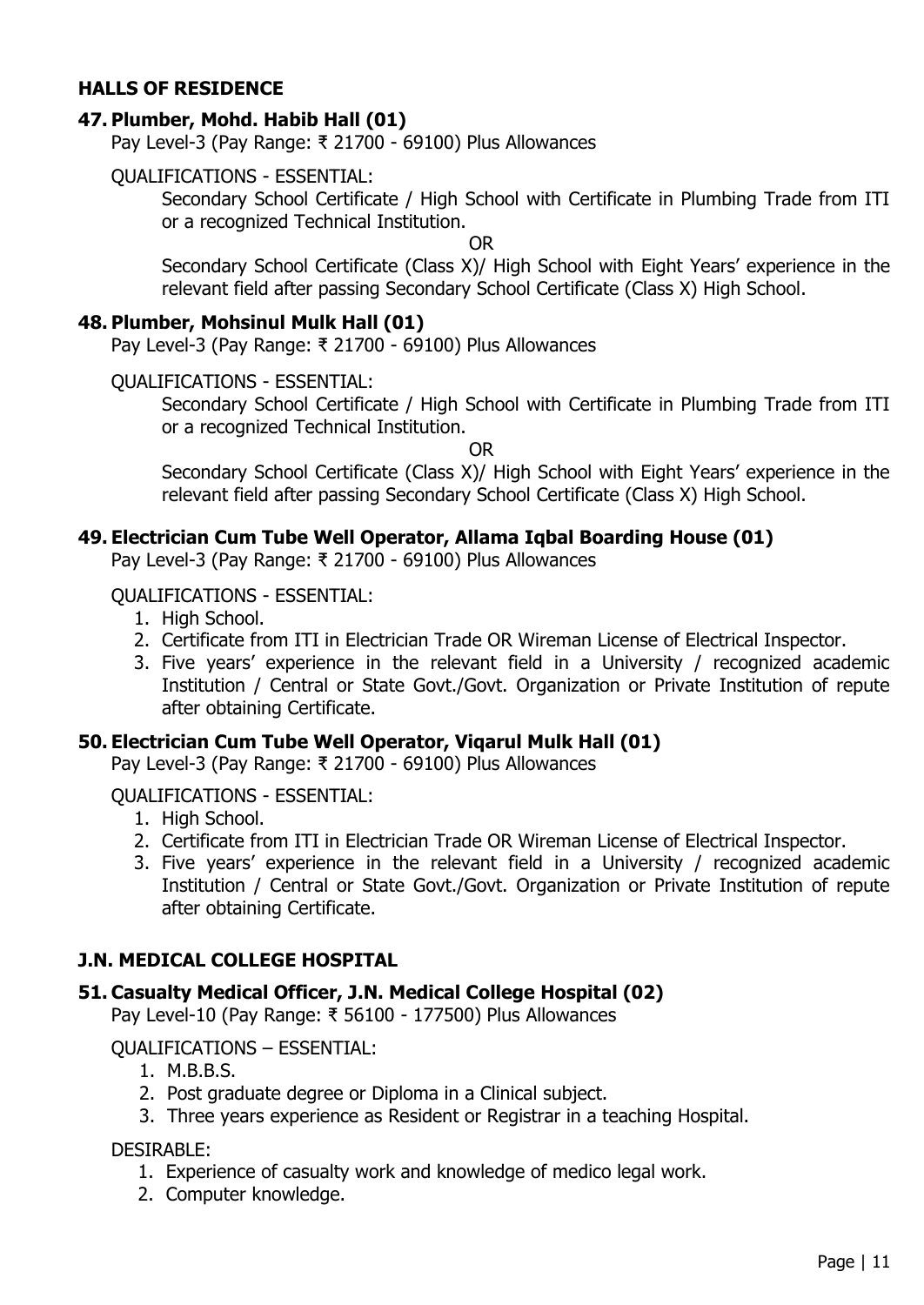### **52. Pharmacist, J.N. Medical College Hospital (06)**

Pay Level-5 (Pay Range: ₹ 29200 - 92300) Plus Allowances

QUALIFICATIONS – ESSENTIAL:

- 1. Senior Secondary School/Intermediate with Science.
- 2. Two years Diploma in Pharmacy from recognized University/Institution.
- 3. Registered with Pharmacy Council of India or State Pharmacy Council.

OR

- 1. B. Pharma.
- 2. Registered with Pharmacy Council of India or State Pharmacy Council.

#### **53. Receptionist, J.N. Medical College Hospital (01)**

Pay Level-4 (Pay Range: ₹ 25500 - 81100) Plus Allowances

#### QUALIFICATIONS – ESSENTIAL:

- 1. Bachelor's degree from recognized University.
- 2. Two years' experience as Lower Division Clerk or equivalent in a University/Academic Institution/Central Govt./State Govt./Government Undertaking.
- 3. Knowledge of Computer specially MS Office.

OR

- 1. Senior Secondary/Intermediate/Higher Secondary or equivalent.
- 2. Five years' experience as Lower Division Clerk or equivalent in a University/Academic Institution/Central Govt./State Govt./Government Undertaking.
- 3. Knowledge of Computer specially MS Office.

### **54. Lift Operator, J.N. Medical College Hospital (05)**

Pay Level-2 (Pay Range: ₹ 19900 - 63200) Plus Allowances

#### QUALIFICATIONS - ESSENTIAL:

- 1. Secondary School Certificate/High School.
- 2. Certificate from I.T.I. in Electrician Trade or Wireman's License.
- 3. One year's experience of operation, repairs and maintenance of lift and other electrical instrument/fittings/Tube well.

#### **55. Tailor, J.N. Medical College Hospital (02)**

Pay Level-2 (Pay Range: ₹ 19900 - 63200) Plus Allowances

QUALIFICATIONS - ESSENTIAL:

- 1. High School.
- 2. Certificate in tailoring and cutting from a recognized Institution.
- 3. Two years experience in the specialty after obtaining certificate

#### **LAND & GARDENS**

#### **56. Tubwell Operator, Land & Gardens (01)**

Pay Level-2 (Pay Range: ₹ 19900 - 63200) Plus Allowances

QUALIFICATIONS - ESSENTIAL:

- 1. High School.
- 2. Certificate in Electrician/Fitter/Plumber from ITI/recognized Technical Institution.

OR

High School with six years' experience in the relevant field after passing Secondary School Certificate (Class X)/High School.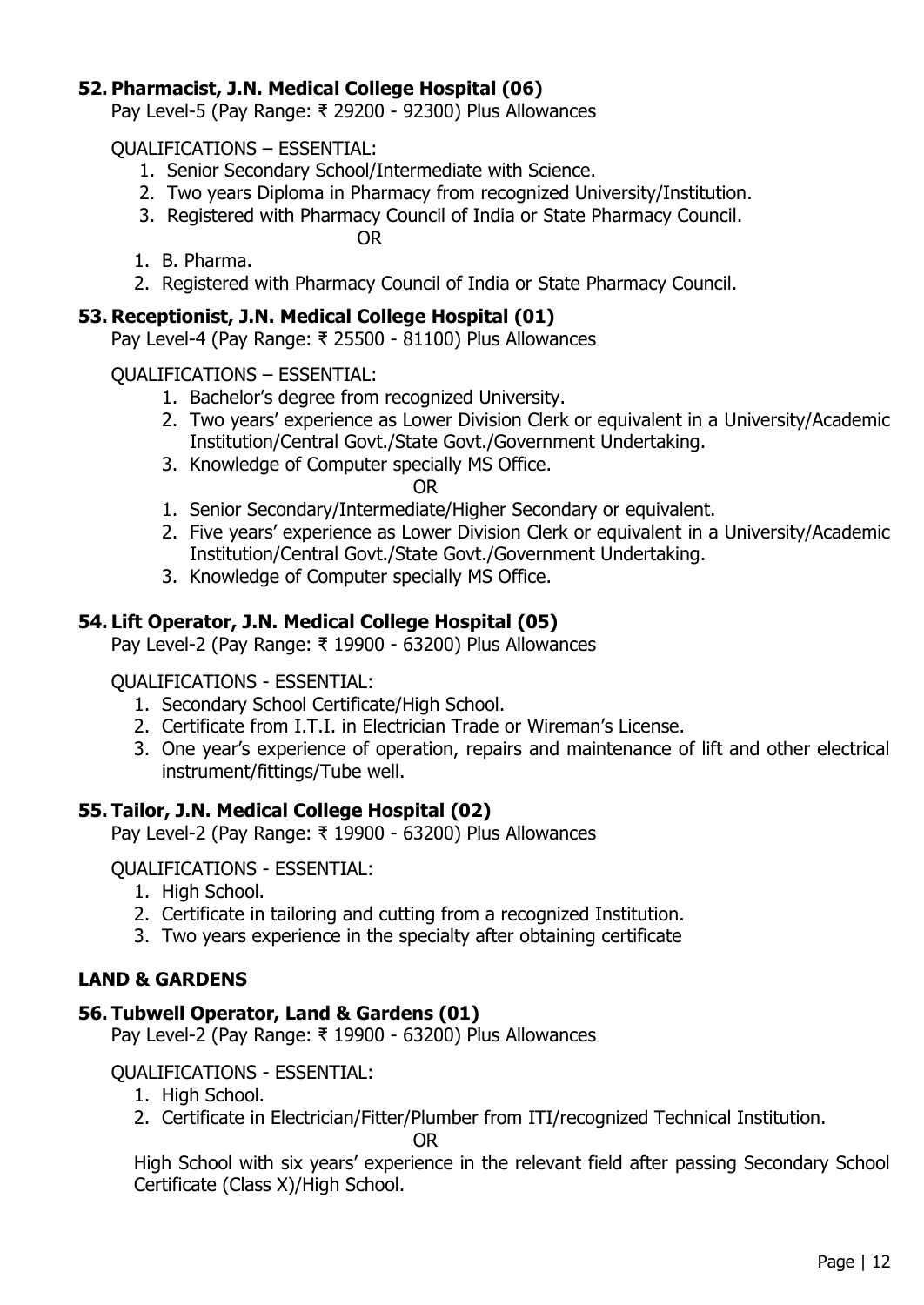### **MAULANA AZAD LIBRARY**

### **57. Deputy Librarian, Maulana Azad Library (01)**

Pay Level-AL-12 (Pay Range: ₹ 79800 - 211500) Plus Allowances

QUALIFICATIONS - ESSENTIAL:

- 1. A Master's Degree in Library Science/Information Science/Documentation Science, with at least 55% marks or an equivalent grade in a point-scale, wherever grading system is followed.
- 2. Eight years experience as an Assistant University Librarian/College Librarian.
- 3. Evidence of innovative library service including integration of ICT in library.
- 4. A Ph.D. Degree in Library Science/Information Science/Documentation Science/Archives and Manuscript Keeping/Computerization of Library.

#### **NOTE:**

- 1. A relaxation of 5% shall be allowed at the Bachelor's as well as at the Master's level for the candidates belonging to Scheduled Caste/Scheduled Tribe/Other Backward Classes (OBC)(Non-creamy Layer)/Differently-abled ((a) Blindness and low vision; (b) Deaf and Hard of Hearing; (c) Locomotor disability including cerebral palsy, leprosy cured, dwarfism, acid-attack victims and muscular dystrophy; (d) Autism, intellectual disability, specific learning disability and mental illness; (e) Multiple disabilities from amongst persons under (a) to (d) including deaf-blindness) for the purpose of eligibility and assessing good academic record for direct recruitment. The eligibility marks of 55% marks (or an equivalent grade in a point scale wherever the grading system is followed) and the relaxation of 5% to the categories mentioned above are permissible, based only on the qualifying marks without including any grace mark procedure.
- 2. A relaxation of 5% shall be provided, (from 55% to 50% of the marks) to the Ph.D. Degree holders who have obtained their Master's Degree prior to19 September, 1991.

#### **58. Data Entry Operator Gr-II, Maulana Azad Library (01)**

Pay Level-3 (Pay Range: ₹ 21700 - 69100) Plus Allowances

QUALIFICATIONS - ESSENTIAL:

- 1. High School.
- 2. Four years experience.

OR

- 1. Senior Secondary School.
- 2. Two years experience.

DESIRABLE: Certificate in Key Punch Operation.

#### **PROPERTY DEPARTMENT**

#### **59. Security Officer, Properties & Waqfs Department (01)**

Pay Level-7 (Pay Range: ₹ 44900 - 142400) Plus Allowances

QUALIFICATIONS – ESSENTIAL:

- 1. Graduate with minimum 50% marks.
- 2. Minimum 15 years' experience as Security Manager/Supervisor/Non-Commissioned Officer (NCO)/Junior Commissioned Officer (JCO).
- 3. Possession of valid small Arms license and Weapons.
- 4. Knowledge of Urdu, Hindi and English.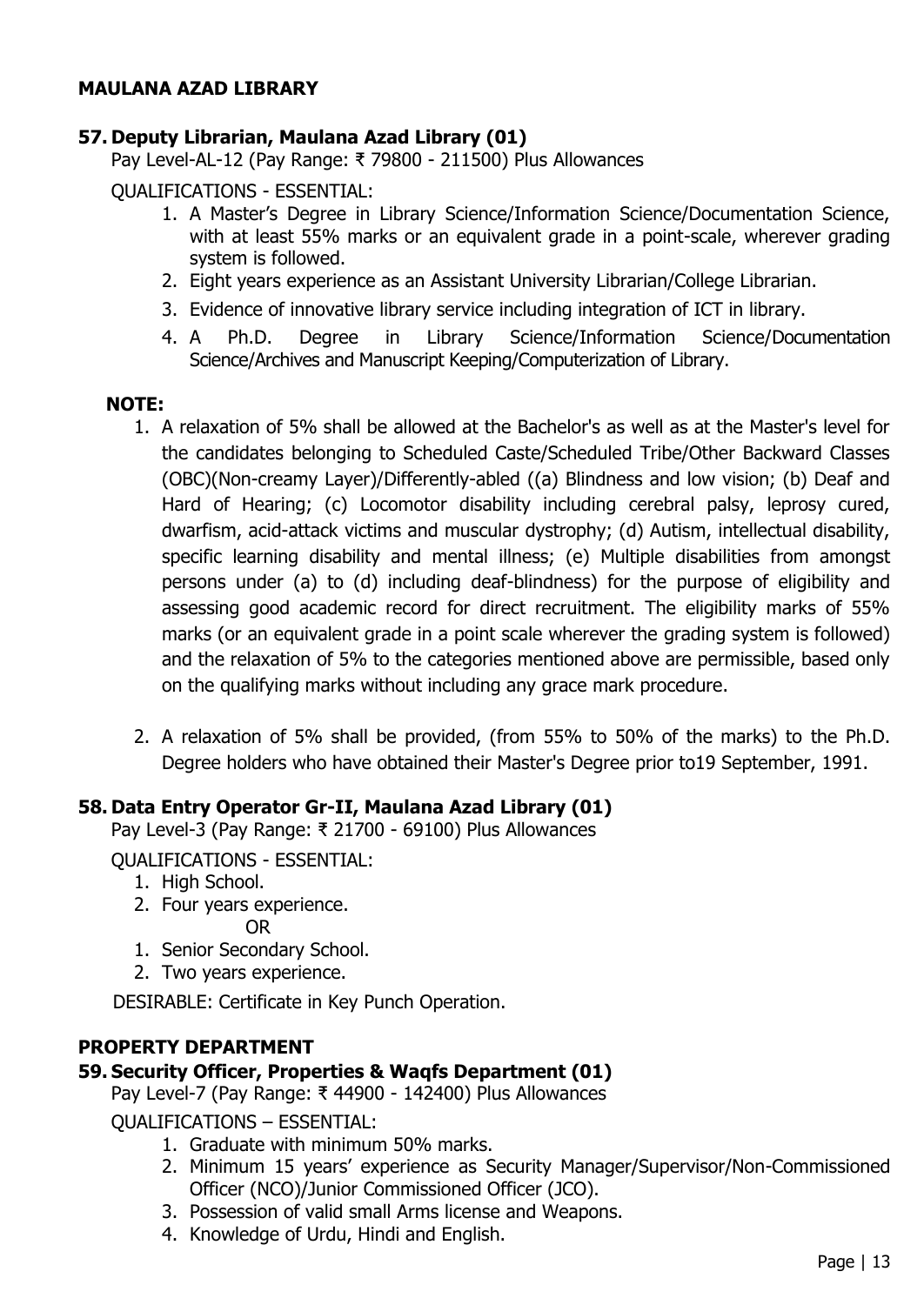AGE: Not less than 35 years and not more than 50 years

DESIRABLE:

- 1. Knowledge of Computers.
- 2. Should be medically and physically fit.
- 3. Preferably Ex-Serviceman.

DURATION: As per laid down terms and conditions.

JOB DESCRIPTION:

- 1. Dealing on day to day basis with land issues.
- 2. Experience of handling security concerns, volatile situations, security staff, encroachers, illegal/unauthorized occupants and cases.
- 3. Pursuing all kinds of police cases, measurement of properties and land, etc.
- 4. Dealing with Waqf cases and Waqf boards.
- 5. Preparation and filling of cases, FIR and other legal formalities.
- 6. Post involves pan India day and night movement on frequent intervals for all of the above tasks and duties.

### **60. Security Inspector, Properties & Waqfs Department (01)**

Pay Level-5 (Pay Range: ₹ 29200 - 92300) Plus Allowances

QUALIFICATIONS – ESSENTIAL:

- 1. Graduate with minimum 50% marks.
- 2. Minimum 10 years' experience as Security Manager/Supervisor/Non-Commissioned Officer (NCO).
- 3. Possession of valid Small Arms license and Weapon.
- 4. Knowledge of Urdu, Hindi and English.

AGE: Not less than 30 years and not more than 45 years

#### DESIRABLE:

- 1. Knowledge of Computers.
- 2. Should be medically and physically fit.
- 3. Preferably Ex-Servicemen.

DURATION: As per laid down terms and conditions.

#### JOB DESCRIPTION:

- 1. Dealing on day to day basis with land issues.
- 2. Experience of handling security concerns, volatile situations, security staff, encroachers, illegal/unauthorized occupants and cases.
- 3. Pursuing all kinds of police cases, measurement of properties and land, physical rounds, watch and ward duties, etc.
- 4. Dealing with Waqf cases and Waqf boards.
- 5. Preparation and filling of cases, FIR and other formalities.
- 6. Post involves pan India day and night movement on frequent intervals for all of the above tasks and duties.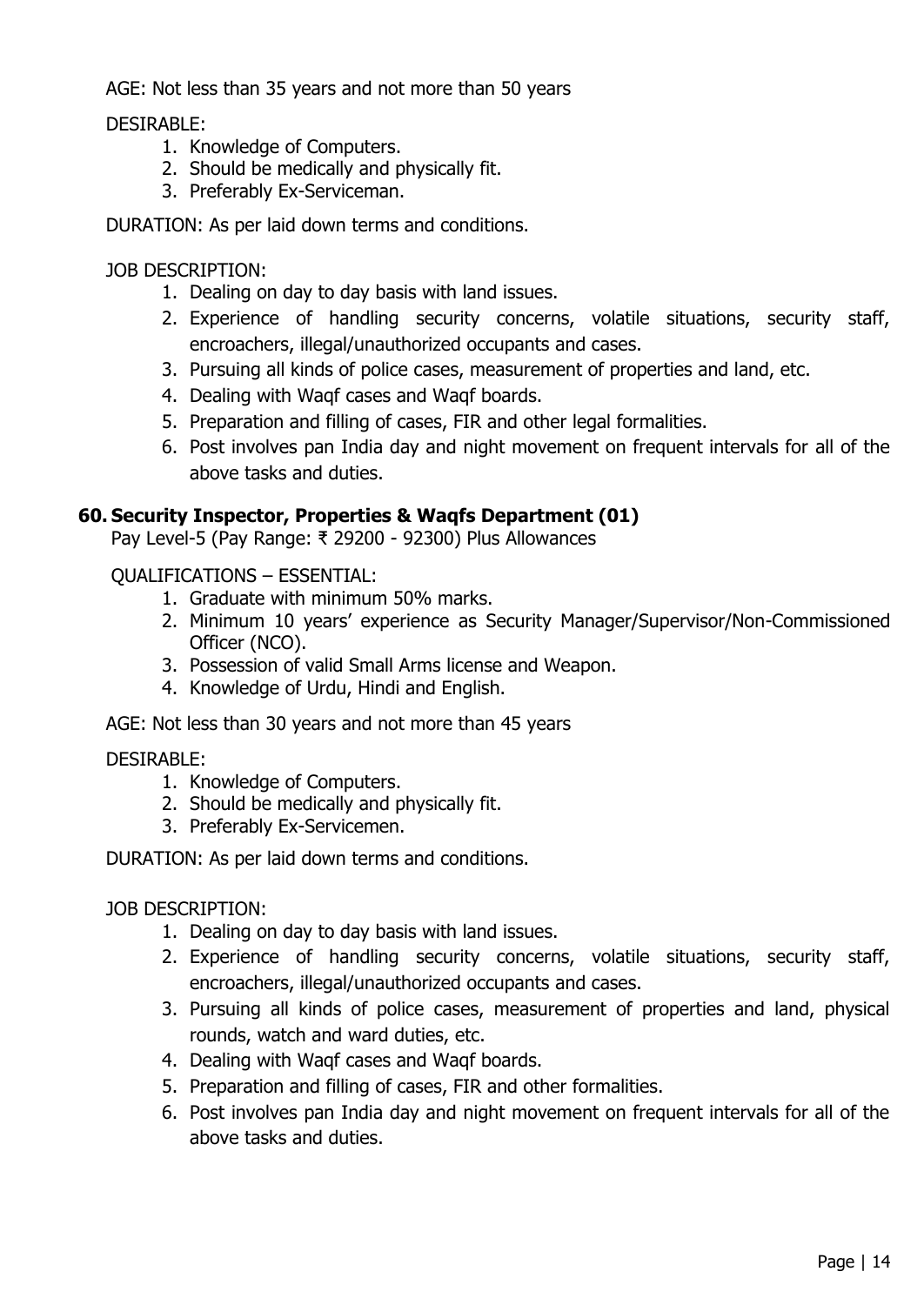### **UNIVERSITY SCHOOLS**

### **61. Principal, AMU ABK High School (01) (For a tenure of five years)**

Pay Level-12 (Pay Range: ₹ 78800 - 209200) Plus Allowances

**AGE LIMIT:** Minimum 35 and maximum 50 years. No upper age bar in case of employees of AMU. Age relaxation as applicable under the Government of India Rules.

#### QUALIFICATIONS – ESSENTIAL:

#### **A. ACADEMIC:**

- 1. Consistently good academic record with not less than 50% marks in aggregate from High School to Graduation.
- 2. Master Degree from recognized University with at least 55% marks in aggregate.
- 3. B.Ed. or equivalent teaching degree.

#### **B. EXPERIENCE:**

a) Persons holding analogous posts or posts of Principals in Central/State Govt./ Autonomous Organisations of Central/State Govt. in the Pay Band of Rs.15600- 39100 with Grade Pay of Rs. 7600;

OR

b) Vice Principal/Assistant Education Officers in Central/State Govt./Autonomous Organisations of Central/State Govt. in the Pay Band of Rs. 15600-39100 with Grade Pay of Rs. 5400 with combined services of 05 years as PGT and 02 years as Vice-Principal.

OR

c) Persons holding posts of PGTs or Lecturer in Central/State Govt./Autonomous Organisations of Central/State Government in the Pay Band of Rs.9300-34800 with Grade Pay of Rs. 4800 or equivalent with atleast 08 years regular service in the aforesaid grade.

OR

- d) 15 years combined regular services as TGT in the pay band of Rs.9300-34800/- with Grade Pay of Rs. 4600/- and PGT in the pay band of Rs.9300-34800 with Grade Pay of Rs. 4800/- out of which 03 years as PGT.
- **C. DESIRABLE**: Knowledge of English, Hindi/Urdu and Computer Application.

#### **UNIVERISTY SCHOOL TEACHERS**

**62. PGT (Chemistry), Senior Secondary School (Girls) (01)**

- **63. PGT (Biology), Senior Secondary School (Girls) (01)**
- **64. PGT (Urdu), Senior Secondary School (Girls) (01)**
- **65. PGT (Geography), Senior Secondary School (Girls) (01)**
- **66. PGT (English), Saiyyid Hamid Senior Secondary School (Boys) (02)**
- **67. PGT (Chemistry), Saiyyid Hamid Senior Secondary School (Boys) (01)**
- **68. PGT (Biology), Saiyyid Hamid Senior Secondary School (Boys) (01)**
- **69. PGT (Economics), Saiyyid Hamid Senior Secondary School (Boys) (02)**
- **70. PGT (Hindi), Saiyyid Hamid Senior Secondary School (Boys) (01)**
- **71. PGT (Mathematics), Ahmadi School for the Visually Challenged (01)**
- **72. PGT (Physics), Ahmadi School for the Visually Challenged (01)**
- **73. PGT (Chemistry), Ahmadi School for the Visually Challenged (01)**
- **74. PGT (History), Ahmadi School for the Visually Challenged (01)**
- **75. PGT (Life Science), AMU City School (01)**
- **76. PGT (Commerce), STS School (01)**
- **77. PGT (Civics), STS School (01)**
- **78. PGT (Shia-Theology), STS School (01)**
- **79. PGT (Shia-Theology), AMU Girls School (01)**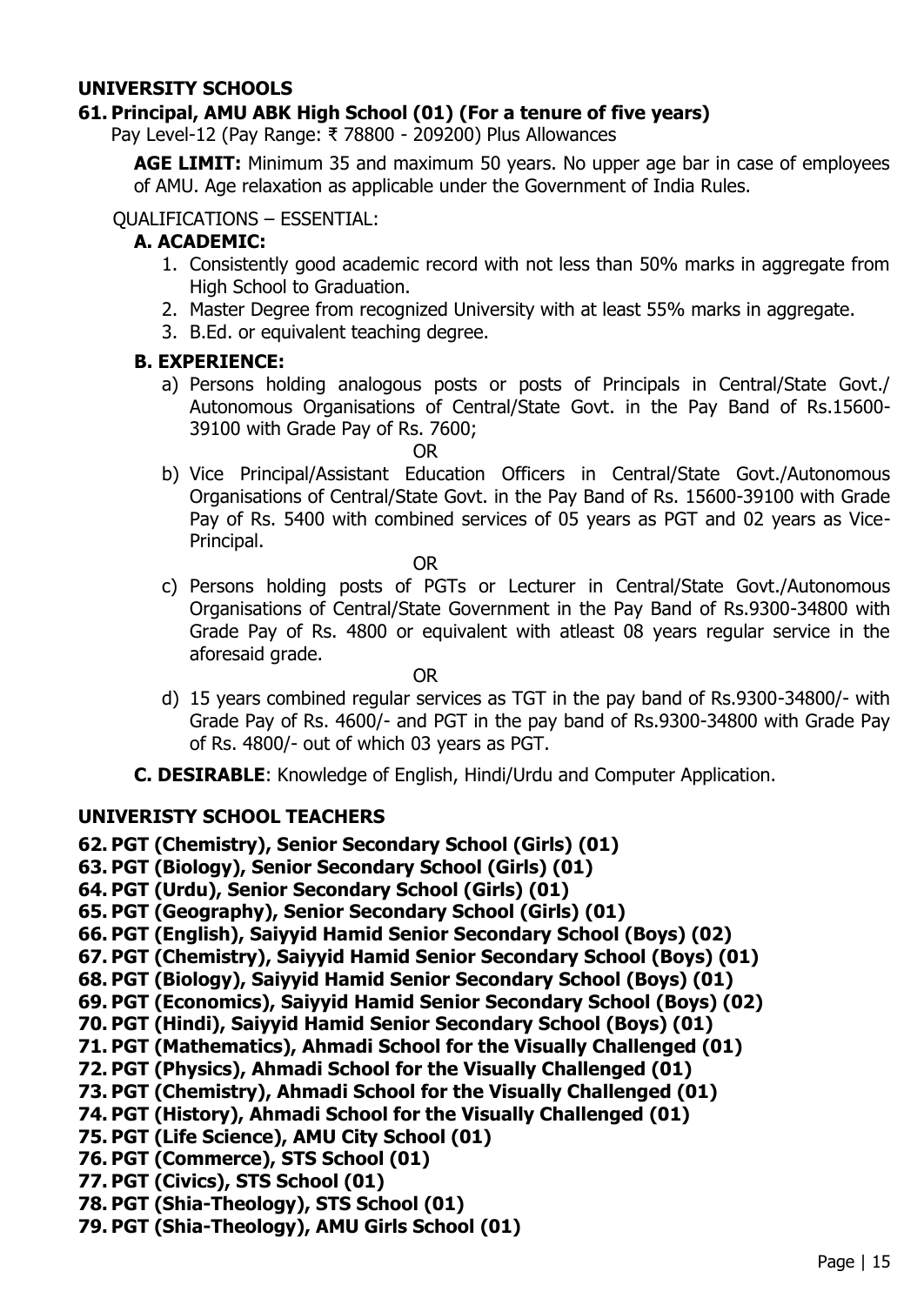Pay Level-8 (Pay Range: ₹ 47600 - 151100) Plus Allowances

**AGE LIMIT:** 40 years. No age bar in the case of employees of AMU Schools. Age relaxation as applicable under the Govt. of India rules.

#### QUALIFICATIONS – ESSENTIAL:

1. Two years Integrated Post Graduate M.Sc. Course of Regional College of Education of NCERT in the concerned subject.

OR

Master Degree from a recognized University with at least 50% marks in aggregate in the following subjects:

- (a) PGT (Chemistry): Chemistry/Bio-Chemistry.
- (b) PGT (Biology): Botany/Zoology/Life Sciences/Bio-Sciences/Genetics/

Micro-Biology/Bio-Technology/Molecular Bio/

Plant Physiology provided they have studied Botany and Zoology at Graduation level.

- (c) PGT (Urdu): Urdu.
- (d) PGT (Geography): Geography.
- (e) PGT (English): English/English Language Teaching (ELT).
- (f) PGT (Economics): Economics/Applied Economics/Business Economics.
- (g) PGT (Hindi): Hindi or Sanskrit with Hindi as one of the subjects at Graduate level.
- (h) PGT (Mathematics): Mathematics/Applied Mathematics.
- (i) PGT (Physics): Physics/Electronics/Applied Physics/Nuclear Physics.
- (j) PGT (History): History
- (k) PGT (Life Science): Designated as PGT (Biology).
- (l) PGT (Commerce): Master's Degree in Commerce. However, holder of Degrees of M.Com in Applied/Business Economics shall not be eligible.
- (m) PGT (Civics): Civics/Political Science/Public Administration.
- (n) PGT (Shia Theology): Theology (Shia)
- 2. B.Ed. or equivalent degree from recognized University.

OR

A permanent teacher working in any AMU managed school not having B.Ed. or equivalent degree from recognized University may be considered for the post. Such a candidate if selected has to complete B.Ed. degree within three years from the date of selection/joining.

3. Proficiency in teaching in English, Hindi and Urdu medium.

NOTE: Candidates having special B.Ed. are not eligible for the post.

DESIRABLE: 1. Working knowledge of Computer Application.

3. Knowledge of Braille in case of Ahmadi School for Visually Challenged.

## **80. TGT (English), STS School (01)**

- **81. TGT (English), AMU City Girls High School (01)**
- **82. TGT (Mathematics), AMU City School (01)**
- **83. TGT (Mathematics), AMU City Girls High School (01)**
- **84. TGT (Geography), AMU Girls School (01)**
- **85. TGT (Hindi), AMU ABK High School (01)**
- **86. TGT (Urdu), AMU City School (01)**
- **87. TGT (Life Science/Science), AMU ABK High School (01)**
- **88. TGT (Sunni Theology), Saiyyid Hamid Senior Secondary School (Boys) (01)**
- **89. TGT (Shia Theology), AMU ABK High School (01)** Pay Level-7 (Pay Range: ₹ 44900 - 142400) Plus Allowances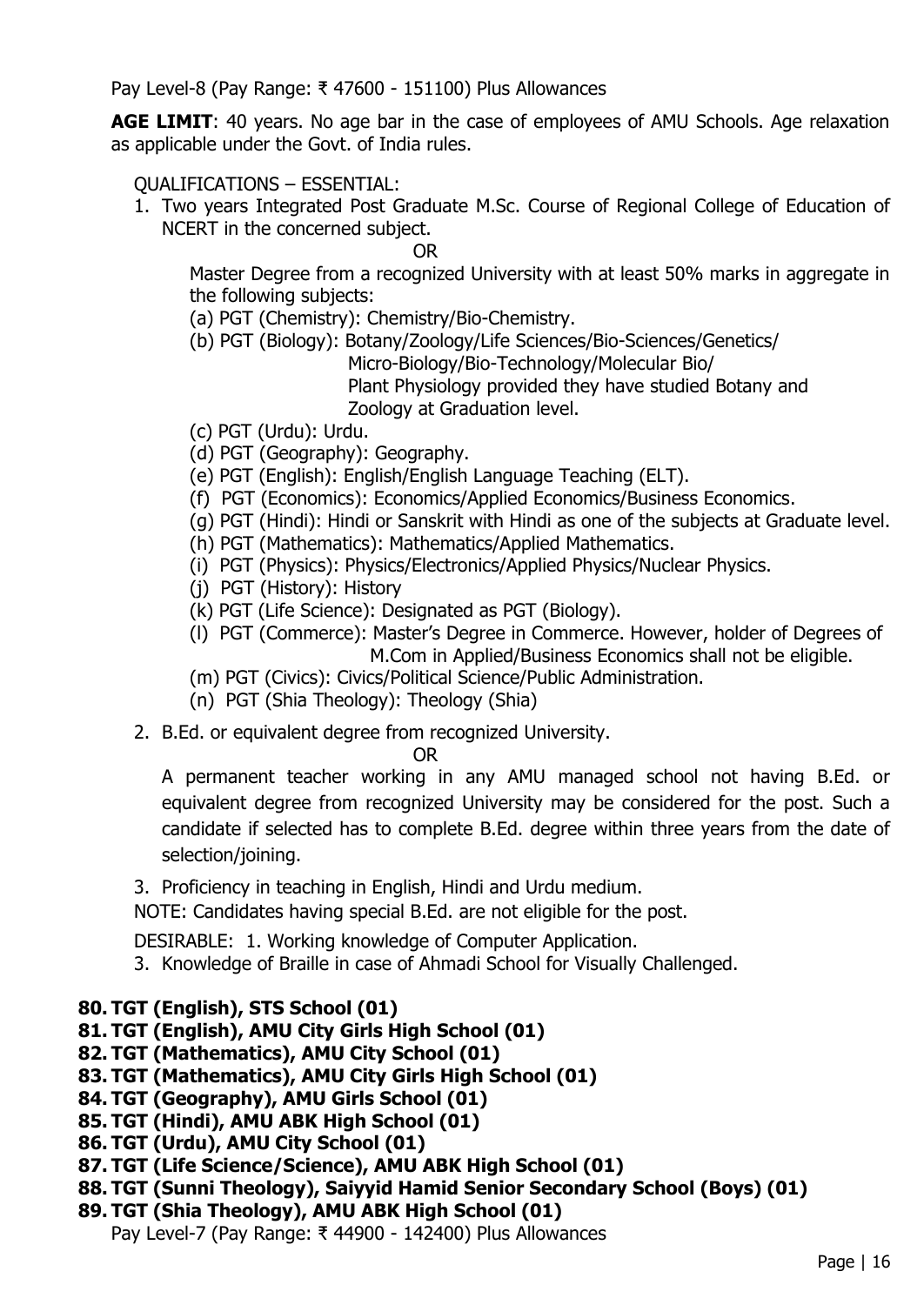AGE LIMIT: 35 years. No upper age bar in the case of employees of AMU Schools. Age relaxation as applicable under the Govt. of India rules.

QUALIFICATIONS – ESSENTIAL:

1. Four years' Integrated degree Course of Regional College of Education of NCERT in the concerned subject with at least 50% marks in aggregate.

OR

Bachelor's Degree with at least 50% marks in the concerned subject or combination of subjects and in aggregate. The elective subjects and languages in the combination of subjects are as follows:

- (a) TGT (English): English as a subject in all the three years.
- (b) TGT (Mathematics): Bachelor Degree in Maths with any two of the following subjects: Physics, Chemistry, Electronics, Computer Science, Statistics, Geology and Geography.
- (c) TGT (Geography): Geography as a subject in all three years.
- (d) TGT (Hindi) : Hindi as a subject in all three years.
- (e) TGT (Urdu): Urdu as a subject in all the three years.
- (f) TGT (Life Science): Designated as TGT (Science).
- (g) TGT (Sunni Theology): Bachelor's Degree in Theology (Sunni).
- (h) TGT (Shia Theology): Bachelor's Degree in Theology (Shia).
- 2. Pass in the Central Teacher Eligibility Test (CTET), conducted by CBSE in accordance with the guidelines framed by the NCTE for the purpose.

OR

Teacher Eligibility Test conducted by various states such as UPTET.

#### OR

B.Ed. degree or equivalent from a recognized University.

3. Proficiency in teaching in English, Hindi and Urdu languages

DESIRABLE: Working knowledge of Computer Application

## **90. TGT (Arts), AMU ABK High School (01)**

Pay Level-7 (Pay Range: ₹ 44900 - 142400) Plus Allowances

AGE LIMIT: 35 years. No upper age bar in the case of employees of AMU Schools. Age relaxation as applicable under the Govt. of India rules.

## QUALIFICATIONS – ESSENTIAL:

1. Five Year's recognized Diploma in drawing and Painting/Sculpture/Graphic Art.

OR

 Equivalent recognized degree. OR

B.F.A.

2. Proficiency in teaching in English, Hindi and Urdu languages.

DESIRABLE: Working knowledge of Computer Application

## **91. TGT (PHE), Senior Secondary School (Girls) (01)**

Pay Level-7 (Pay Range: ₹ 44900 - 142400) Plus Allowances

AGE LIMIT: 35 years. No upper age bar in the case of employees of AMU Schools. Age relaxation as applicable under the Govt. of India rules.

QUALIFICATIONS – ESSENTIAL:

Bachelors Degree in Physical Education or equivalent (BPEd)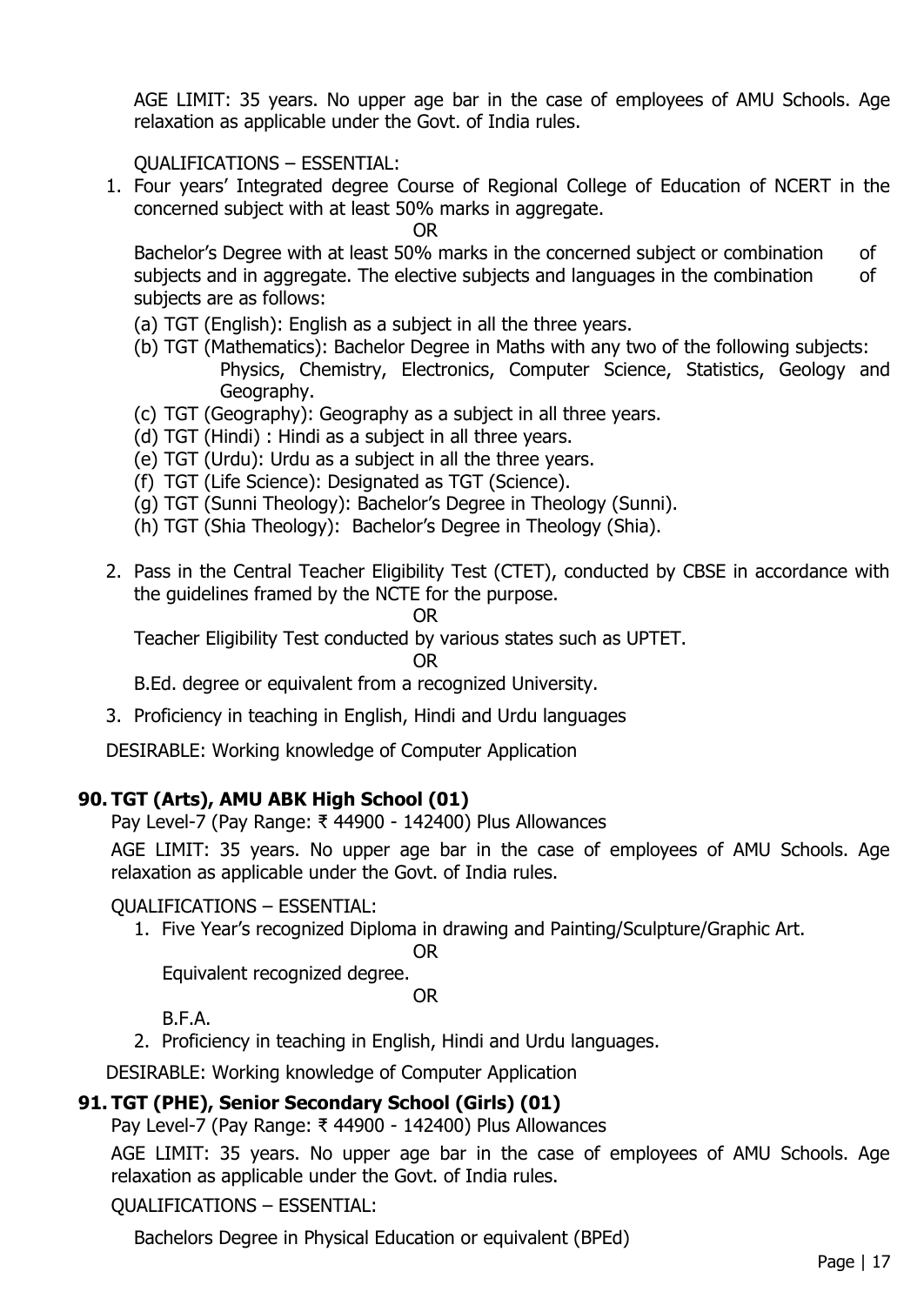### **92. Primary Teacher, AMU Girls School (03)**

### **93. Primary Teacher, STS School (02)**

#### **94. Primary Teacher, AMU ABK High School (04)**

Pay Level-6 (Pay Range: ₹ 35400 - 112400) Plus Allowances

AGE LIMIT: Upper age limit 30 years and no age bar in the case of working employees of the University Schools. Age relaxation as applicable under the Govt. of India rules. QUALIFICATIONS – ESSENTIAL:

- 1. Senior Secondary School Certificate with 50% marks or Intermediate with 50% marks or its equivalent.
- 2. Pass in the Central Teacher Eligibility Test (CTET) conducted by the CBSE in accordance with the Guidelines framed by the NCTE for the purpose.

OR

Teacher Eligibility Test conducted by various States such as UPTET.

OR

B.Ed. or BTC or equivalent degree from the recognized University.

3. Competence to teach through Hindi, Urdu and English media.

DESIRABLE: Knowledge of Computer Applications.

### **UNIVERSITY HEALTH SERVICE**

#### **95. Pharmacist, University Health Service (01)**

Pay Level-5 (Pay Range: ₹ 29200 - 92300) Plus Allowances

QUALIFICATIONS – ESSENTIAL:

- 1. Senior Secondary School/Intermediate with Science.
- 2. Two years Diploma in Pharmacy from recognized University/Institution.
- 3. Registered with Pharmacy Council of India or State Pharmacy Council. OR
- 1. B. Pharma.
- 2. Registered with Pharmacy Council of India or State Pharmacy Council.

## **WOMEN'S COLLEGE**

## **96. Assistant Director Physical Education, Women's College (01)**

Pay Level-AL-10 (Pay Range: ₹ 57700 - 182400) Plus Allowances

QUALIFICATIONS - ESSENTIAL:

**A**

- 1. A Master's Degree in Physical Education and Sports or Physical Education or Sports Science with 55% marks (or an equivalent grade in a point-scale, wherever the grading system is followed).
- 2. Record of having represented the University/College at the inter-university/inter-Collegiate competitions or the State and/or national championships.
- 3. Besides fulfilling the above qualifications, the candidate must have cleared the National Eligibility Test (NET), conducted by the UGC or CSIR, or a similar test accredited by the UGC, like SLET/SET, or who are or have been awarded a Ph.D. Degree in Physical Education or Physical Education and Sports or Sports Science, in accordance with the University Grants Commission (Minimum Standards and Procedure for Award of M.Phil./Ph.D. Degree) Regulations, 2009 or 2016 and their amendments from time to time, as the case may be:

Provided that, candidates registered for the Ph.D. degree prior to July 11, 2009, shall be governed by the provisions of the then existing Ordinances/ Bye-laws/Regulations of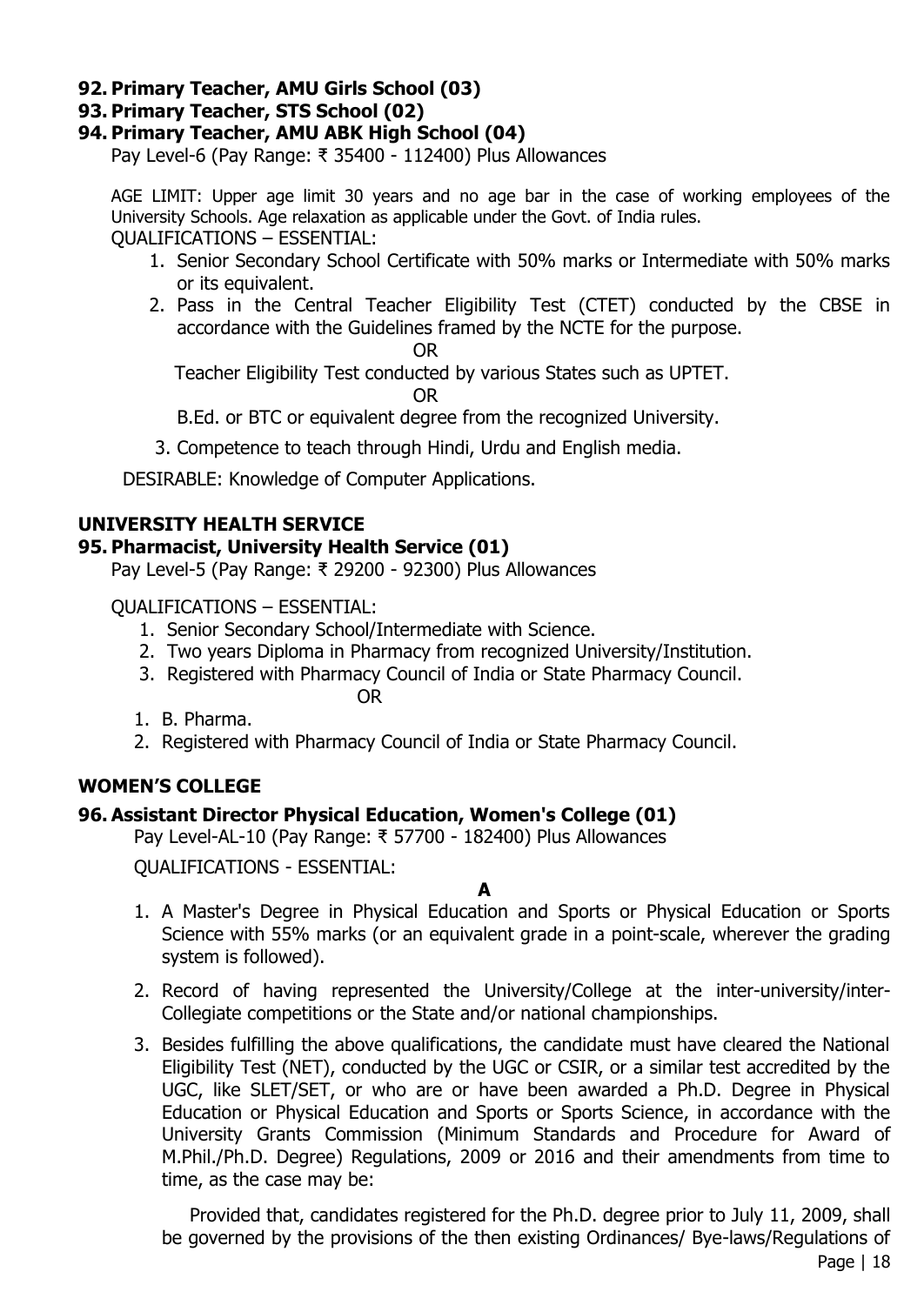the Institutions awarding the degree and such Ph.D. degree holders shall be exempted from the requirement of NET/SLET/SET for recruitment and appointment of Assistant Professor or equivalent positions in University, subject to the fulfillment of the following conditions: -

- a) The Ph.D. degree of the candidate has been awarded in regular mode;
- b) The Ph.D. thesis has been evaluated by at least two external examiners;
- c) Open Ph.D. viva voce of the candidate has been conducted;
- d) The candidate has published two research papers from his/her Ph.D. work out of which at least one is in a refereed journal;
- e) The candidate has presented at least two research papers in conference/seminar, based on his/her Ph.D. work.

**NOTE:** The fulfillment of these conditions (a) to (e) is to be certified by the Controller of Examinations/Registrar of the University.

- 4. NET/SLET/SET shall also not be required for such Masters Programmes in disciplines for which NET/SLET/SET is not conducted by the UGC, CSIR or similar test accredited by the UGC like SLET/SET.
- 5. Passed the physical fitness test conducted in accordance with these ordinances.

**OR**

#### **B**

An Asian game or commonwealth games medal winner who has a degree at least at Post-Graduation level.

#### **NOTE:**

- 1. A relaxation of 5% shall be allowed at the Bachelor's as well as at the Master's level for the candidates belonging to Scheduled Caste/Scheduled Tribe/Other Backward Classes (OBC)(Non-creamy Layer)/Differently-abled ((a) Blindness and low vision; (b) Deaf and Hard of Hearing; (c) Locomotor disability including cerebral palsy, leprosy cured, dwarfism, acid-attack victims and muscular dystrophy; (d) Autism, intellectual disability, specific learning disability and mental illness; (e) Multiple disabilities from amongst persons under (a) to (d) including deaf-blindness) for the purpose of eligibility and assessing good academic record for direct recruitment. The eligibility marks of 55% marks (or an equivalent grade in a point scale wherever the grading system is followed) and the relaxation of 5% to the categories mentioned above are permissible, based only on the qualifying marks without including any grace mark procedure.
- 2. A relaxation of 5% shall be provided, (from 55% to 50% of the marks) to the Ph.D. Degree holders who have obtained their Master's Degree prior to19 September, 1991.

#### \*\*\*\*\*\*\*\*\*\*\*\*\*\*\*\*\*\*\*\*

**The Employment Form to the above posts may be downloaded from the following website:**

#### **[www.amuregistrar.com](http://www.amuregistrar.com/)**

**OR**

**<https://www.amu.ac.in/registrarsection.jsp?did=10259&lid=Application%20Forms>**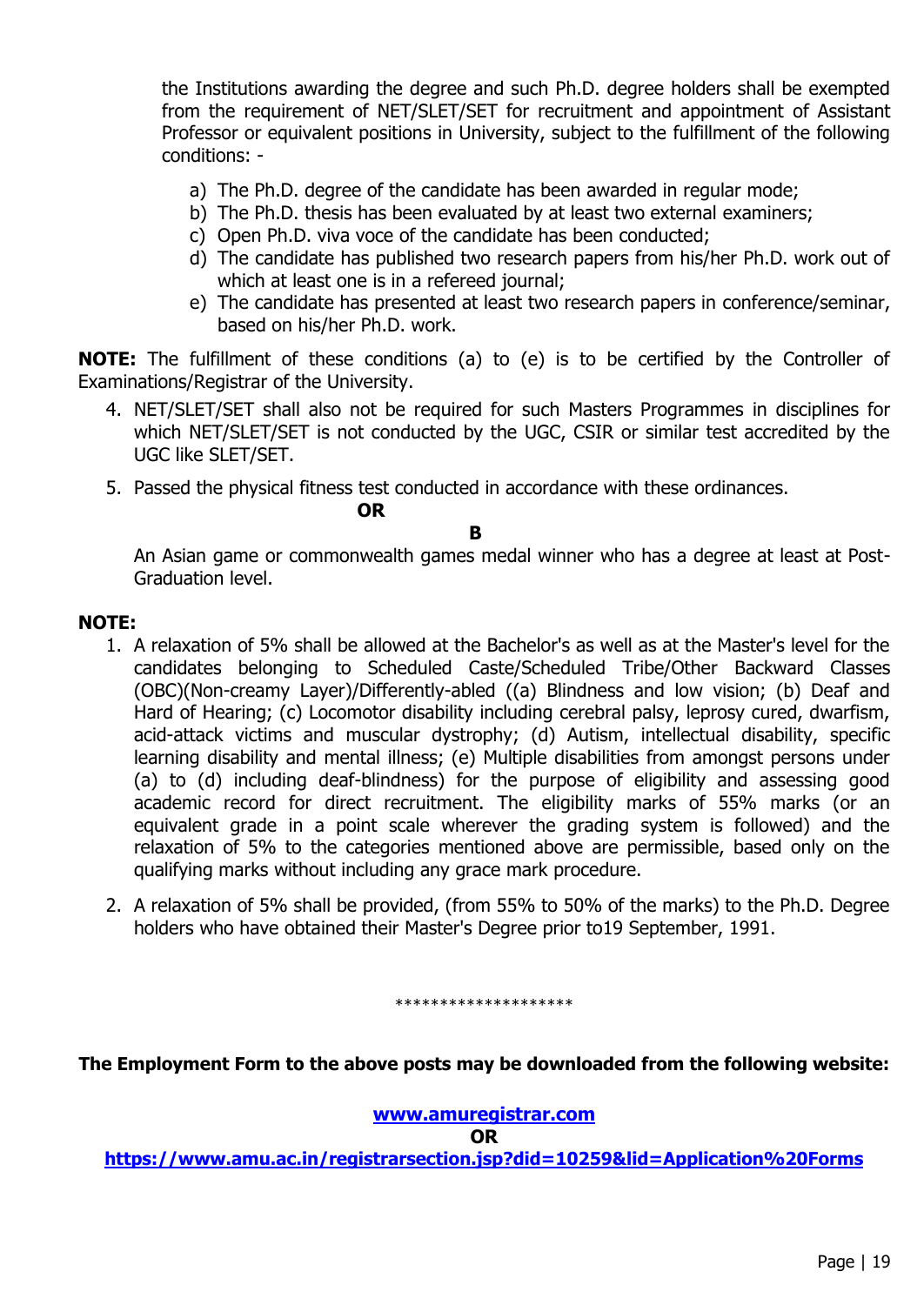## **IMPORTANT INSTRUCTIONS:**

- 1. Persons downloading the Form from the Net are required to send a Cash receipt of Rs.500/- issued by the State Bank of India, AMU Branch (05555), under the Head, "Employment Fee" in the Account No. 10612177016 or Demand Draft of Rs.500/- payable to Finance Officer, AMU, Aligarh at State Bank of India, AMU Branch Aligarh (05555), along with the duly filled employment form complete in all respect. Complete application form procured in the above manner may either be delivered personally at the Reception Counter of Administrative Block or sent by post, superscribing on the top at the left side of the cover, the post applied for, advertisement number and date, to the **Joint Registrar, Selection Committee Section (Non-Teaching), Registrar's Office, Aligarh Muslim University, Aligarh – 202002, so as to reach him by 08/08/2020.**
- 2. **The following categories of application forms have to be filled up by the candidates for the Posts against which it is mentioned:**

| a) Deputy Librarian                      | : FN2 |
|------------------------------------------|-------|
| b) Assistant Director Physical Education | : FN3 |
| c) All Non-Teaching Posts                | : F3  |
| d) University School Teachers            | : F3  |

- 3. Applications received late or without necessary supporting documents, Degrees/Certificates/ Marksheets and Experience Certificates not attested by the Head of the Department/Institution/Gazetted Officer or without self-attestation shall be rejected summarily. The claim of the disability shall be examined by the Medical Board of the University for accessing variation in the disability before issuing appointment letter if selected.
- 4. Relevant grade which is regarded as equivalent of 55% where the grading system is followed by recognized University shall also be considered eligible.
- 5. Age relaxation or any other concession shall be provided as per government of India rule in the recruitment of persons with disability.
- 6. Persons enclosing an authentic disability certificate with the application form in support of their **Claim of Disability shall be exempted from payment of prescribed application Fee.**

#### **Categories of Disabilities:**

- VH Visually Handicapped
- OH Orthopedically Handicapped
- HH Hearing Handicapped
- (a) Blindness and low vision;
- (b) Deaf and hard of hearing;

(c) Locomotor disability including cerebral palsy, leprosy cured, dwarfism, acid attack Victimsand muscular dystrophy;

- (d) Autism, intellectual disability, specific learning disability and mental illness;
- (e) Multiple disabilities from amongst persons under clauses (a) to (d) including deaf;

#### 7. **For the above posts, the following shall be applicable:**

(i) Wherever the word **'equivalent'** in the qualification/experience has been mentioned, it means **'equal in terms of Pay Level/Pay Band, Grade Pay and nature of work performed in that particular designation'** and it should be certified by authorized signatory of the department on official stationery with stamp in clear term or expression.